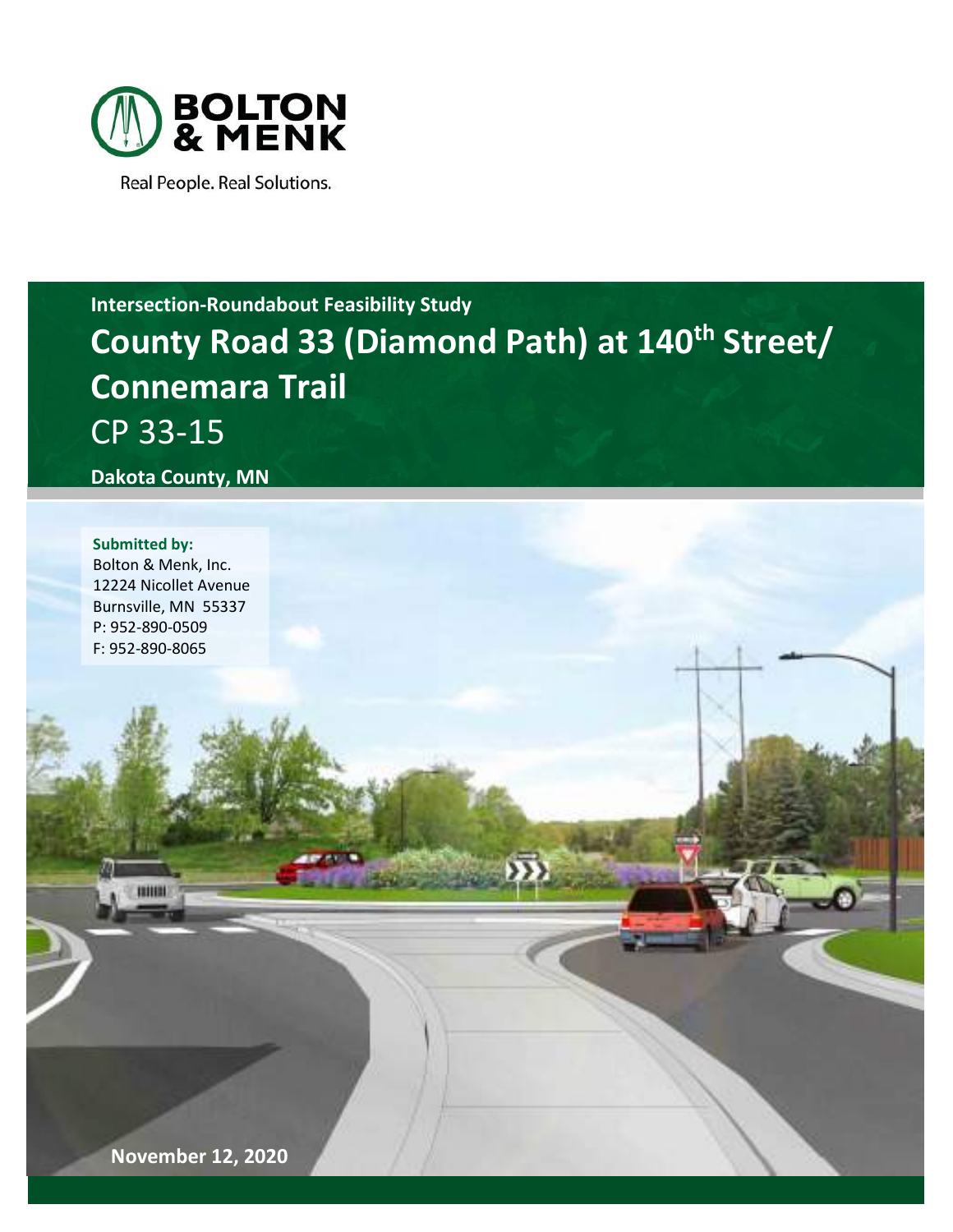### Certification

Feasibility Report

For

County Road 33 Roundabout CP33-15

Dakota County Diamond Path and 140<sup>th</sup> Street/Connemara Trail T43.120065

November 12, 2020

I hereby certify that this plan, specification or report was prepared by me or under my direct supervision, and that I am a duly Licensed Professional Engineer under the laws of the State of Minnesota.

By:  $\lambda$ A $\sim$ 

 Bryan T. Nemeth, P.E., PTOE License No. 43354

Date: 11/12/2020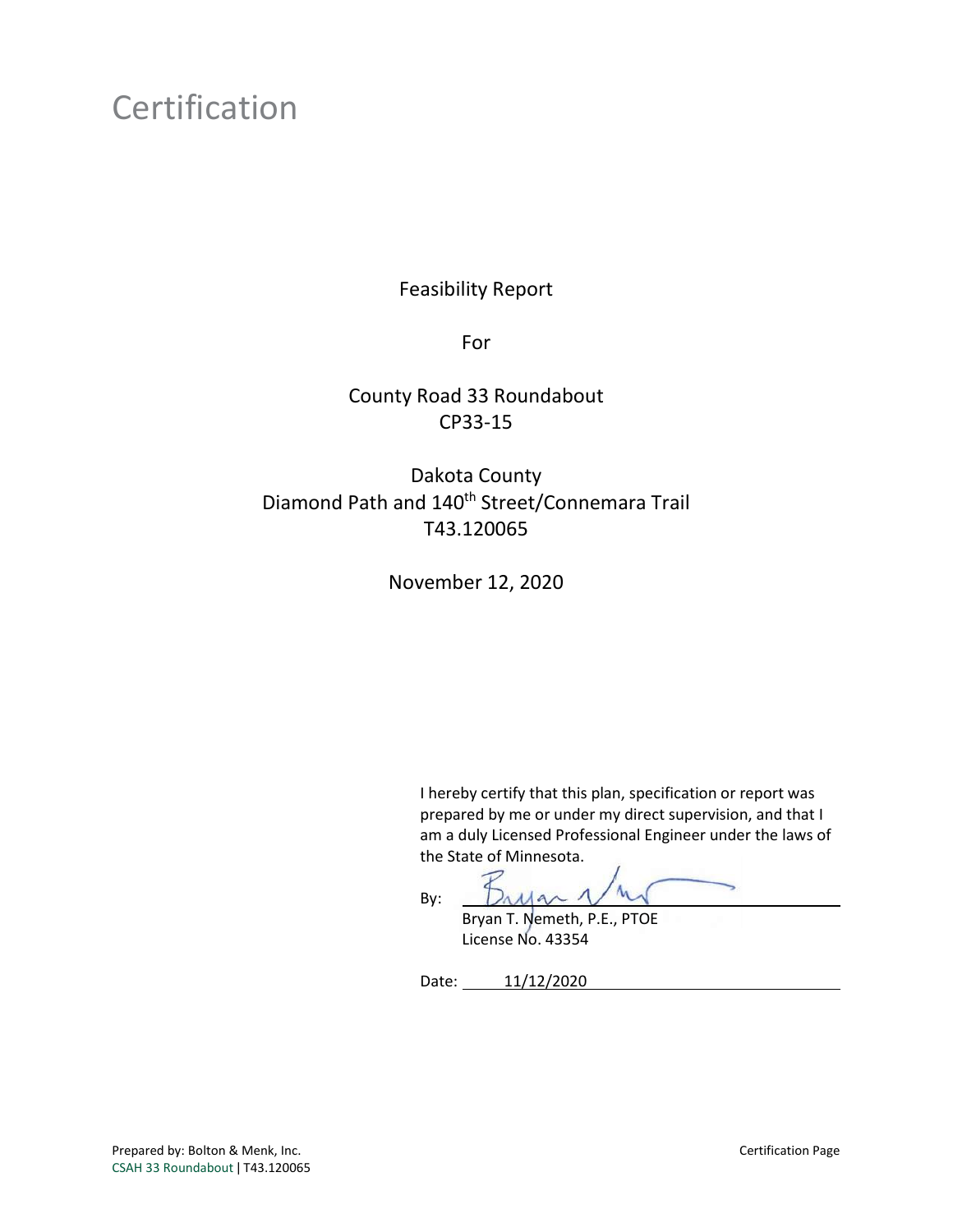# **Table of Contents**

| $\mathsf{L}$ |           |    |  |  |  |  |
|--------------|-----------|----|--|--|--|--|
| Ш.           |           |    |  |  |  |  |
| III.         |           |    |  |  |  |  |
|              | А.        |    |  |  |  |  |
|              | В.        |    |  |  |  |  |
|              | C.        |    |  |  |  |  |
|              | D.        |    |  |  |  |  |
| IV.          |           |    |  |  |  |  |
|              | Α.        |    |  |  |  |  |
|              | <b>B.</b> |    |  |  |  |  |
|              | C.        |    |  |  |  |  |
| V.           |           |    |  |  |  |  |
|              | А.        |    |  |  |  |  |
|              | B.        |    |  |  |  |  |
|              | C.        |    |  |  |  |  |
| VI.          |           |    |  |  |  |  |
| VII.         |           |    |  |  |  |  |
| VIII.        |           |    |  |  |  |  |
|              | Α.        |    |  |  |  |  |
|              | Β.        |    |  |  |  |  |
| IX.          |           |    |  |  |  |  |
|              | Α.        |    |  |  |  |  |
|              | В.        |    |  |  |  |  |
|              | C.        |    |  |  |  |  |
|              | D.        | 18 |  |  |  |  |
|              | Ε.        |    |  |  |  |  |
|              | F.        |    |  |  |  |  |
|              | G.        |    |  |  |  |  |
| Х.           |           |    |  |  |  |  |
| XI.          |           |    |  |  |  |  |
| XII.         |           |    |  |  |  |  |
| XIII.        |           |    |  |  |  |  |
| XIV.         |           |    |  |  |  |  |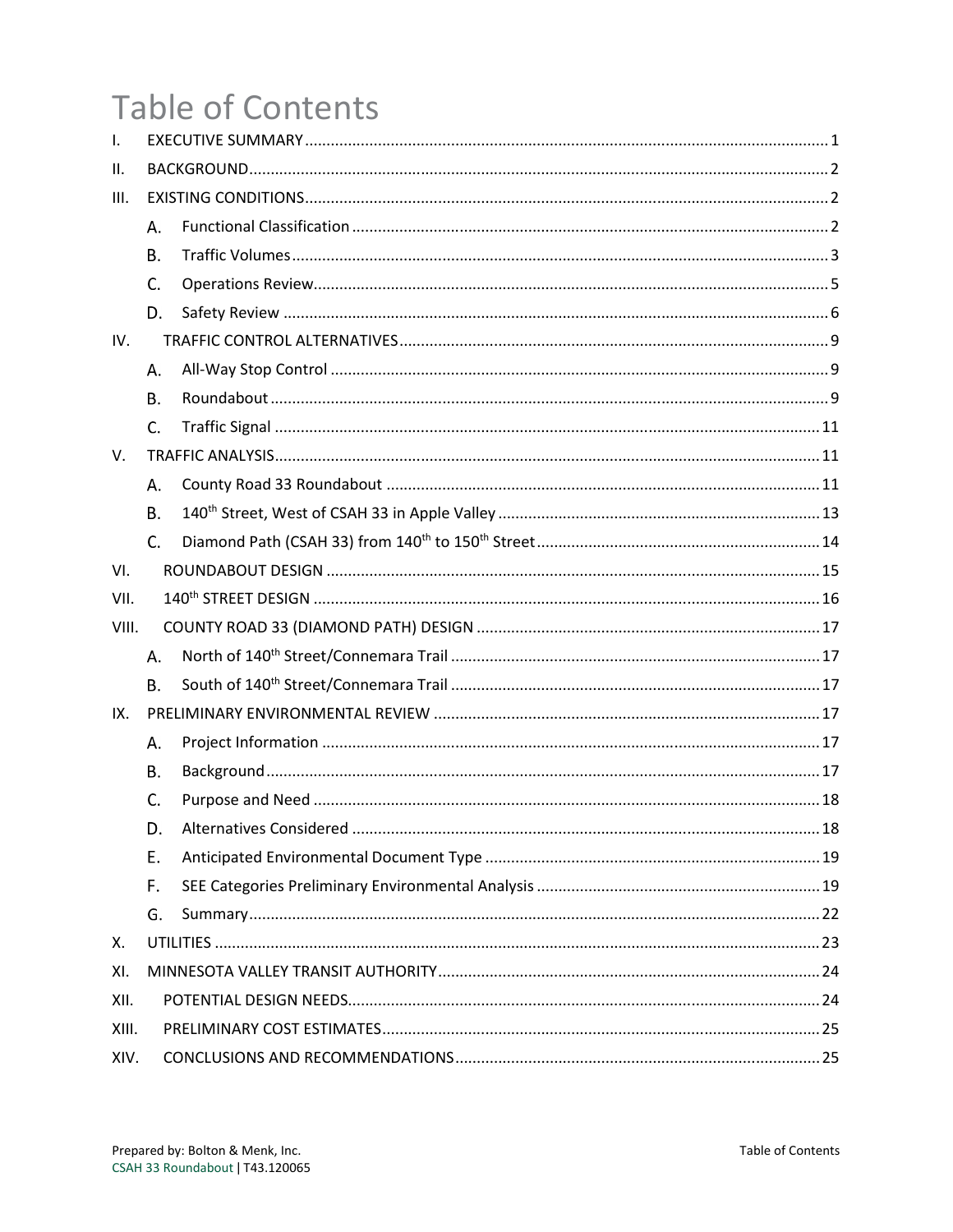# Figures

### Tables

### Exhibits

## Appendix

Appendix A: Roundabout Justification Report Appendix B: Public Engagement Materials Appendix C: 140<sup>th</sup> Street Traffic Analysis Appendix D: Roundabout Concepts Appendix E: Diamond Path Striping Appendix F: Environmental Support Documentation Appendix G: Identified Utilities Appendix H: Cost Estimates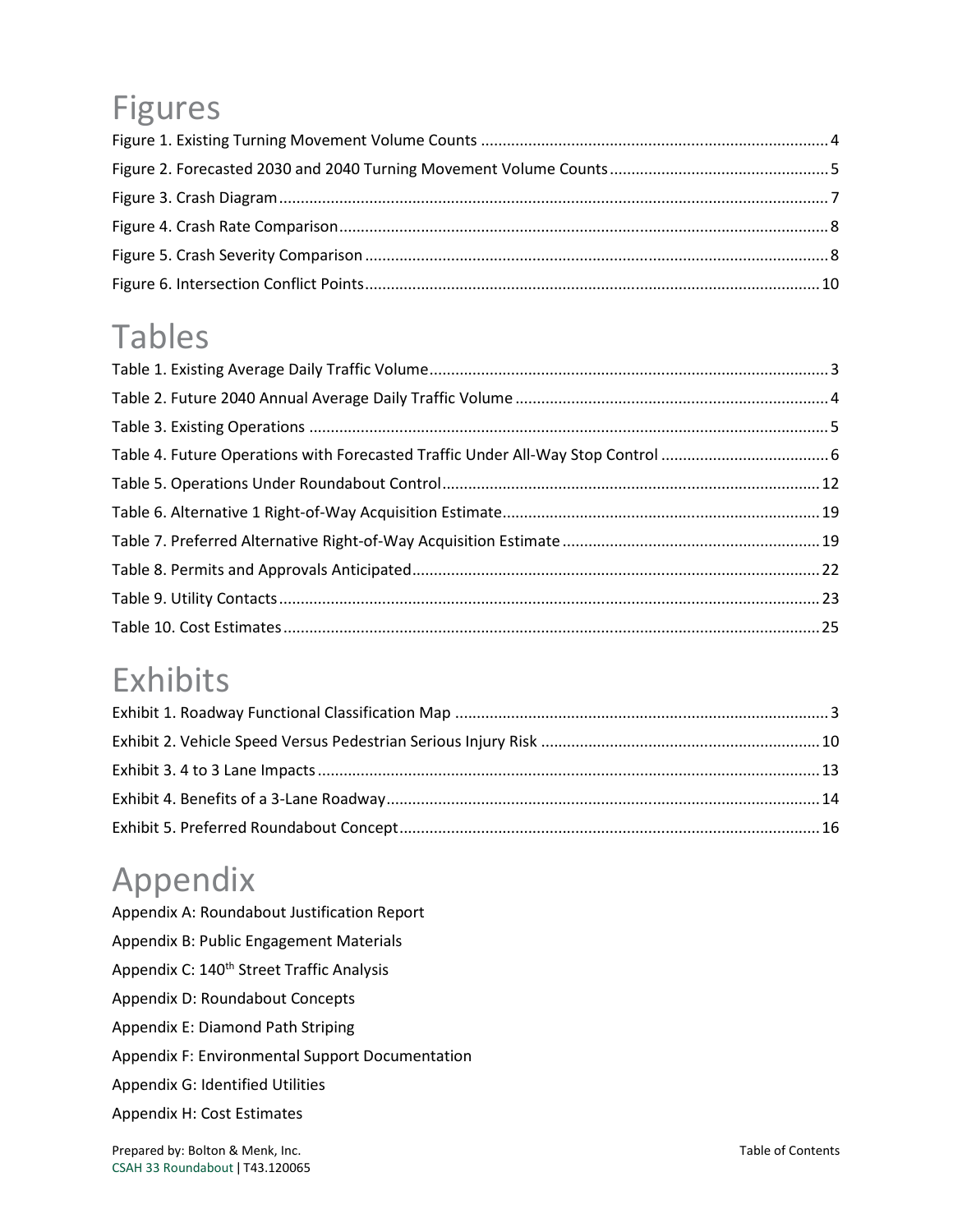#### I. EXECUTIVE SUMMARY

Dakota County, with the support of the Cities of Apple Valley and Rosemount, explored improved traffic control for the intersection of County State Aid Highway 33 (Diamond Path) and 140<sup>th</sup> Street W/Connemara Trail. The recommendations developed through this study feasibility report prepared the project for approvals, permits, preliminary and final engineering design, and construction.

Overall, the current all-way stop control has provided acceptable operations but there have been public comments concerning the safety of the intersection and driver confusion due to the traffic control and the number of traffic lanes. Safety review of the intersection indicated that there were a high number of crashes and the types of crashes that occurred are not normal for an all-way stop controlled intersection. The crashes resulted in the current intersection experiencing a crash rate double the expected crash rate for an all-way stop controlled intersection. This indicated a need for improvements to increase safety and improve the functions for motorists and all other users. Therefore, the analysis considered options to improve the safety of the intersection, reduce conflicts, maintain acceptable traffic operations, and benefit pedestrians in the area.

Both the current all-way stop control and a roundabout were considered as traffic control options. A signal was also considered but eliminated due to the surrounding land use, area context, speeds through the intersection, and queuing. The public was invited to an open house on February 6, 2020 to discuss the current intersection and issues. Following the open house, the analysis and evaluation was conducted, resulting in the recommendation for a single-lane roundabout. A single-lane roundabout was determined to mitigate the existing and potential traffic safety issues and provided acceptable traffic operations. An online engagement opportunity was provided to solicit public comment on the evaluation and the roundabout concept in May 2020. Overall, the public was in support of the roundabout.

A single-lane roundabout was determined to be the preferred traffic control at the intersection of CSAH 33 (Diamond Path) and  $140<sup>th</sup>$  Street/Connemara Trail. The County has implemented roundabouts in similar environments in numerous locations across Dakota County and strongly supports the installation of a single-lane roundabout intersection at CSAH 33 (Diamond Path) and 140th Street/Connemara Trail. The preferred roundabout is located offset to the northwest to provide for improved geometry and to limit property impacts. The design includes an adjacent multi-use trail, bus stops for the Minnesota Valley Transit Authority (MVTA), and bike ramps.

With the design of the intersection as a single-lane roundabout, the connecting corridors also had recommendations to align them with the proposed roundabout. This included:

- Extending the current 3-lane roadway section on Connemara Trail into the roundabout on the east leg,
- Restriping  $140<sup>th</sup>$  Street from a 4-lane undivided roadway section to a 3-lane roadway section from 141<sup>st</sup> Street to CSAH 33 (Diamond Path),
- Restriping CSAH 33 (Diamond Path) from 145<sup>th</sup> Street to 140<sup>th</sup> Street/Connemara Trail to one through lane in each direction, and
- Connecting the multi-use trail north of the roundabout into the existing shoulders on CSAH 33 north of the intersection.

On September 15, 2020, the Dakota County Physical Development Committee accepted a presentation of the findings and recommendations of this Feasibility Study. The County Board then officially adopted the recommendation to proceed with the roundabout project on September 22, 2020. Final design and right-of-way activities will proceed into 2021 and 2022, with construction of the project planned for 2023.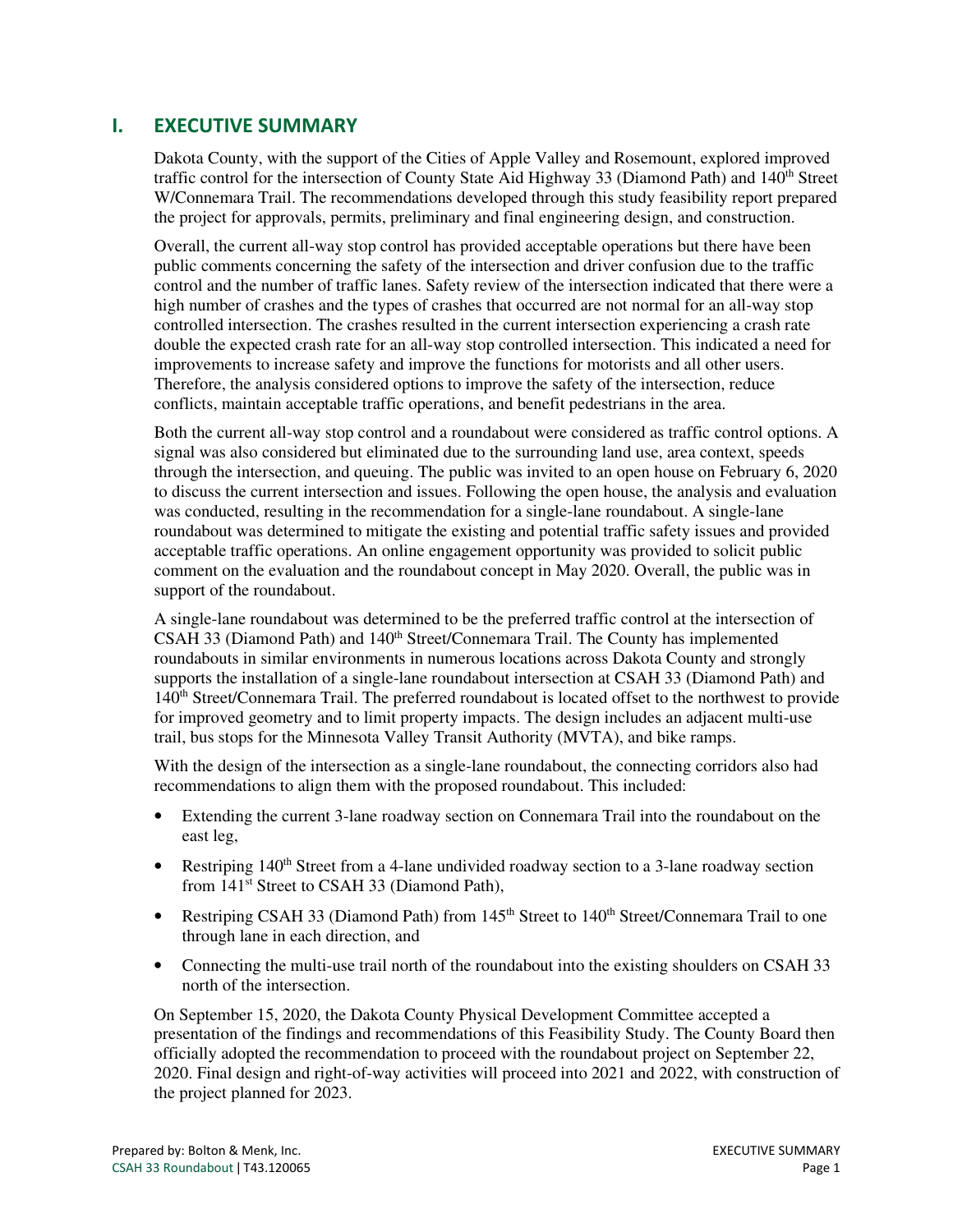#### II. BACKGROUND

County Road/County State Aid Highway (CSAH) 33 (Diamond Path) and 140<sup>th</sup> Street/Connemara Trail is an all-way stop controlled intersection at the border between the cities of Apple Valley and Rosemount. It has been a top priority for periodic review among the County's all-way stop controlled locations due to traffic growth, safety, and operations. The intersection currently provides efficient traffic operations and is anticipated to sufficiently accommodate future traffic growth. The intersection does have a notable crash history though, with half of the reported crashes at the intersection between 2016 and 2018 involving right angle and left-turn collisions.

Dakota County, with the support of the Cities of Apple Valley and Rosemount, is exploring improved traffic control for this location with a focus on the feasibility of a roundabout at the intersection to improve the operations and safety of the intersection, and to benefit the existing pedestrian facilities in the area. This study will assess operations of the intersection and approaching roadways to develop an engineering evaluation and stakeholder involvement. This study feasibility report also discusses the elements involved to prepare the project for approvals, permits, preliminary and final engineering design, and construction.

#### III. EXISTING CONDITIONS

CSAH 33 (Diamond Path) provides a north-south connection to CSAH 31 (Pilot Knob Road) and CR 46 (160th Street), serving large areas of eastern and southern Apple Valley and Rosemount. At the intersection with 140<sup>th</sup> Street/Connemara Trail, Diamond Path is a four-lane undivided highway with left turn lanes. The four-lane urban section transitions to a two-lane rural section approximately 600' north of the intersection. The four-lane section is carried south through the Independent School District (ISD) 196 campus and is transitioned back to a two-lane section at the intersection with 145<sup>th</sup> Street. The speed limit on CR 33 is 45 miles per hour (mph).

140th Street runs west of Diamond Path while Connemara Trail runs east of Diamond Path. The 140th Street/Connemara Trail east-west connection intersects Diamond Path as a four-lane, urban section without turn lanes and serves as a connecting route between Rosemount and Apple Valley. Connemara Trail was restriped from a four-lane undivided roadway to a three-lane section in 2019 approximately 200' east of Diamond Path. The speed limit is posted at 35 mph east of Diamond Path and 45 mph west of Diamond Path.

The intersection operates under all-way stop control and there are fences, hills, monuments, and trees on the intersection corners that can block some sight lines.

There are pedestrian facilities in place along both sides of 140<sup>th</sup> Street and Connemara Trail, as well as the south leg of Diamond Path. Minnesota Valley Transit Authority (MVTA) serves two bus stops at the intersection. Overhead electric transmission lines and utility poles run along the east side of Diamond Path.

Functional Classification  $A_{\cdot}$ 

> Roadway classifications identify the functions for roads before determining street widths, speed limits, intersection control, or other design features. Non-transportation features, such as land use and development, are also considered for planning and designing streets and highways. An area roadway functional classification map is provided in **Exhibit 1**.

> CSAH 33 (Diamond Path) is functionally classified as an "Other Arterial" roadway. As identified by the Metropolitan Council, a minor arterial roadway in an urban area is typically designed for medium to short trips, moderate travel speeds, and have an emphasis on mobility, with intersections that are typically controlled by roundabouts, signals, and crossstreet stops. Transit is to be accommodated and bicycle and pedestrian accommodations should be provided to allow for adequate crossing opportunities. Diamond Path connects to both CSAH 31 (Pilot Knob Road) and CSAH 42 (150<sup>th</sup> Street). CSAH 31 is an A-Minor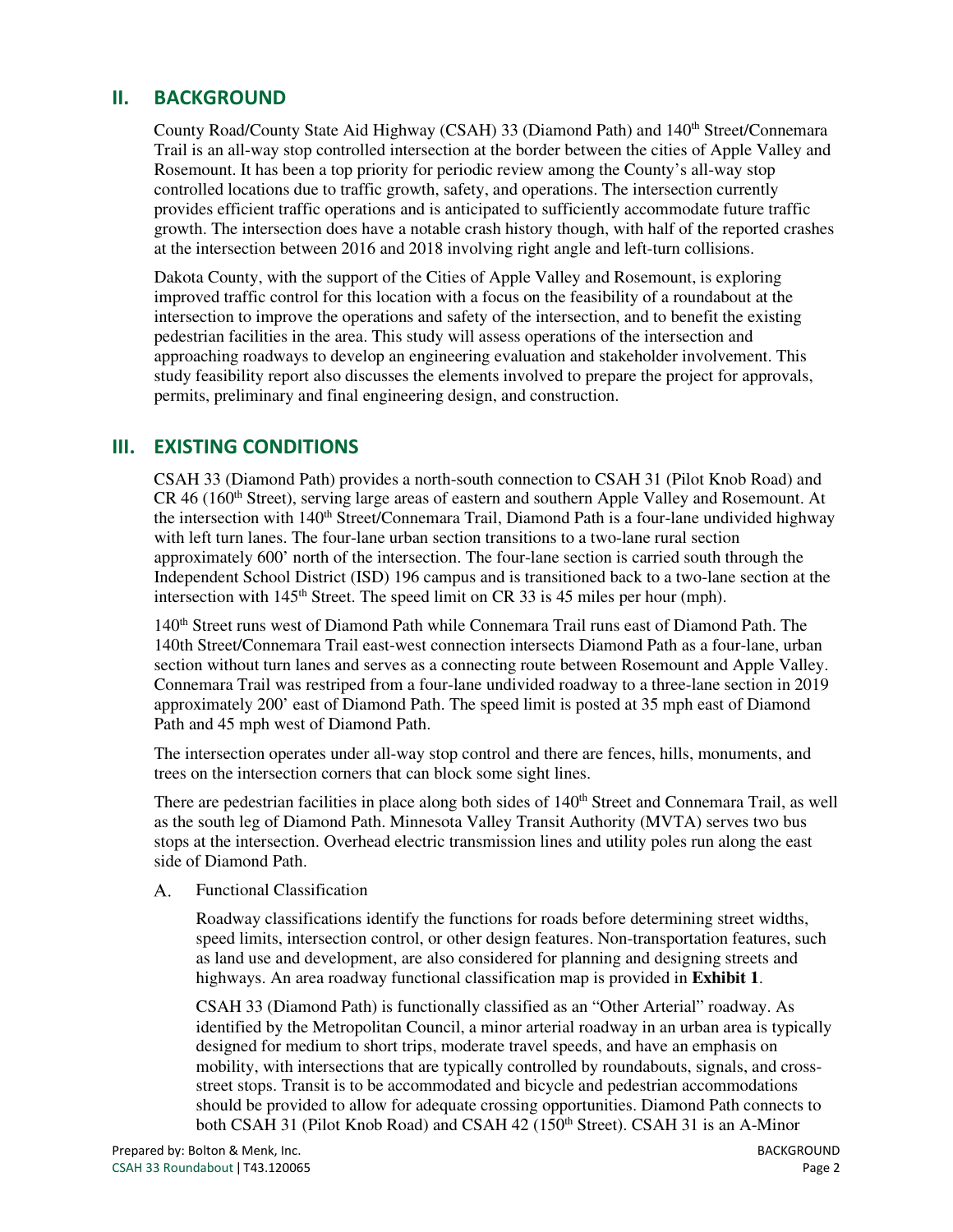Arterial while CSAH 42 is a Principal Arterial. A-Minor arterials are minor arterials that supplement the principal arterial system in densely developed or developing areas while Principal Arterials have an emphasis on mobility versus land access with intersection control being high-capacity controlled at-grade intersections or grade separated interchanges.

Both 140<sup>th</sup> Street and Connemara Trail are classified as Major Collector roadways. According to the Metropolitan Council, Collectors connect neighborhoods for short trips and have an equal emphasis on mobility and land access. Typical intersection control includes cross-street stops, all-way stops, roundabouts, and some traffic signals. They are designed for use by transit and have bicycle and pedestrian accommodations to provide adequate crossing opportunities.



Exhibit 1. Roadway Functional Classification Map

#### $B.$ Traffic Volumes

Traffic volume data was collected in September 2019. The AM peak hour was found to be from 7:00 to 8:00 AM and the PM peak hour was found to be from 4:00 to 5:00 PM. The PM peak hour includes the school dismissal time at Diamond Path Elementary School. The AM school start time is after the AM peak hour. **Table 1** includes the daily traffic volumes on each leg of the intersection.

| <b>Table 1. Existing Average Daily Traffic Volume</b>          |                       |  |  |  |
|----------------------------------------------------------------|-----------------------|--|--|--|
| <b>Intersection Leg</b>                                        | <b>Traffic Volume</b> |  |  |  |
| Diamond Path north of 140 <sup>th</sup> Street/Connemara Trail | 8,250                 |  |  |  |
| Diamond Path south of 140 <sup>th</sup> Street/Connemara Trail | 11,000                |  |  |  |
| 140 <sup>th</sup> Street west of Diamond Path                  | 7.050                 |  |  |  |
| Connemara Trail east of Diamond Path                           | 6,150                 |  |  |  |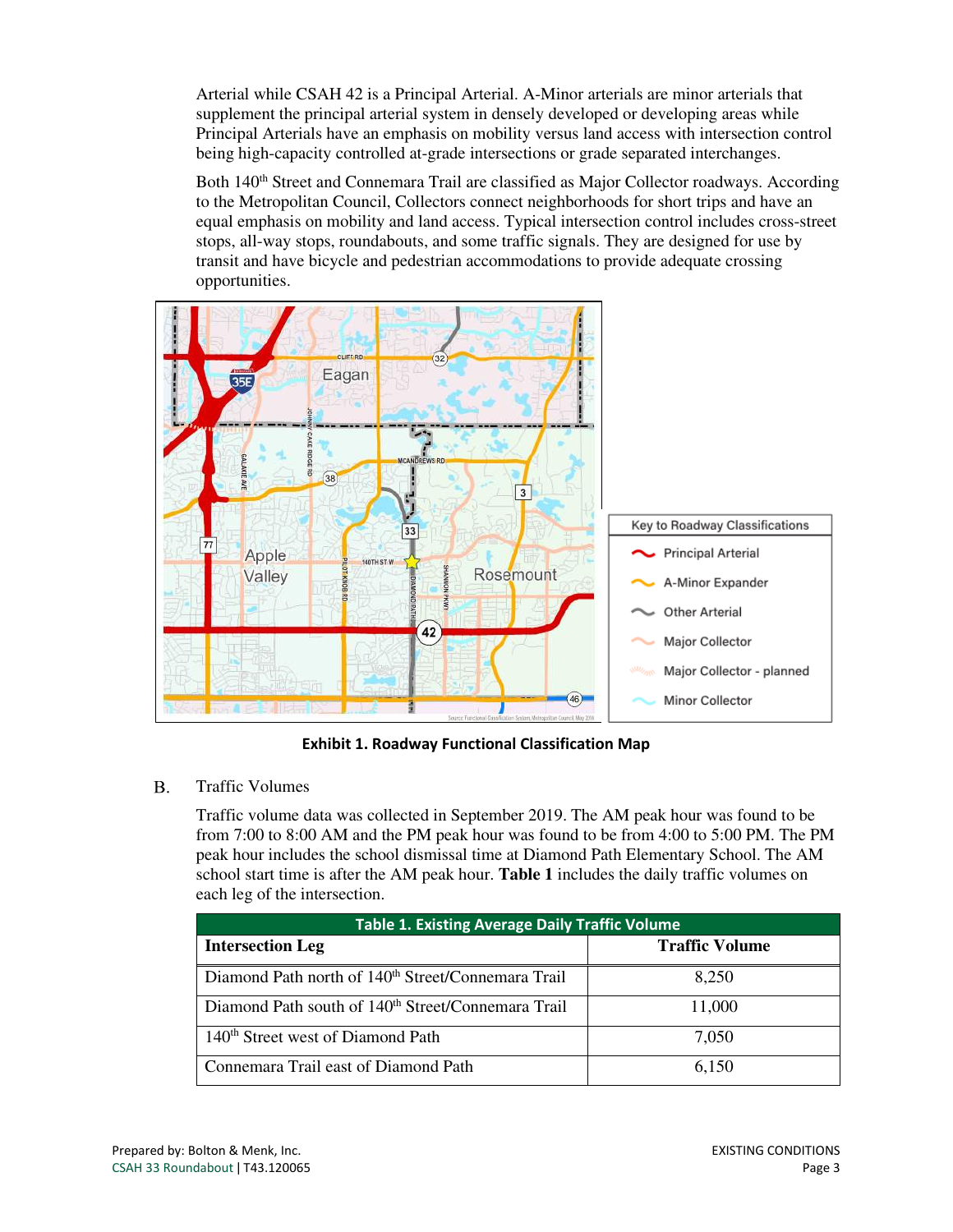Future traffic volumes for 2040 were obtained from Dakota County. **Table 2** includes the forecasted Annual Average Daily Traffic (AADT) volumes used in the study.

| Table 2. Future 2040 Annual Average Daily Traffic Volume       |                       |  |  |  |  |
|----------------------------------------------------------------|-----------------------|--|--|--|--|
| <b>Intersection Leg</b>                                        | <b>Traffic Volume</b> |  |  |  |  |
| Diamond Path north of 140 <sup>th</sup> Street/Connemara Trail | 9,200                 |  |  |  |  |
| Diamond Path south of 140 <sup>th</sup> Street/Connemara Trail | 11,800                |  |  |  |  |
| 140 <sup>th</sup> Street west of Diamond Path                  | 7,500                 |  |  |  |  |
| Connemara Trail east of Diamond Path                           | 6.500                 |  |  |  |  |

Minimal pedestrian and bicyclists were counted but are anticipated to be higher during weekends, especially during the summer months. The peak hour traffic volume turning movement counts are shown in **Figure 1** and can also be found in **Appendix A: Roundabout Justification Report**. Approximately 60% of the traffic volume at the intersection is on Diamond Path while 40% is on 140<sup>th</sup> Street and Connemara Trail. A roundabout is considered to be appropriate and operates effectively when intersecting roadway traffic volumes are relatively balanced, as currently identified at this intersection.



Figure 1. Existing Turning Movement Volume Counts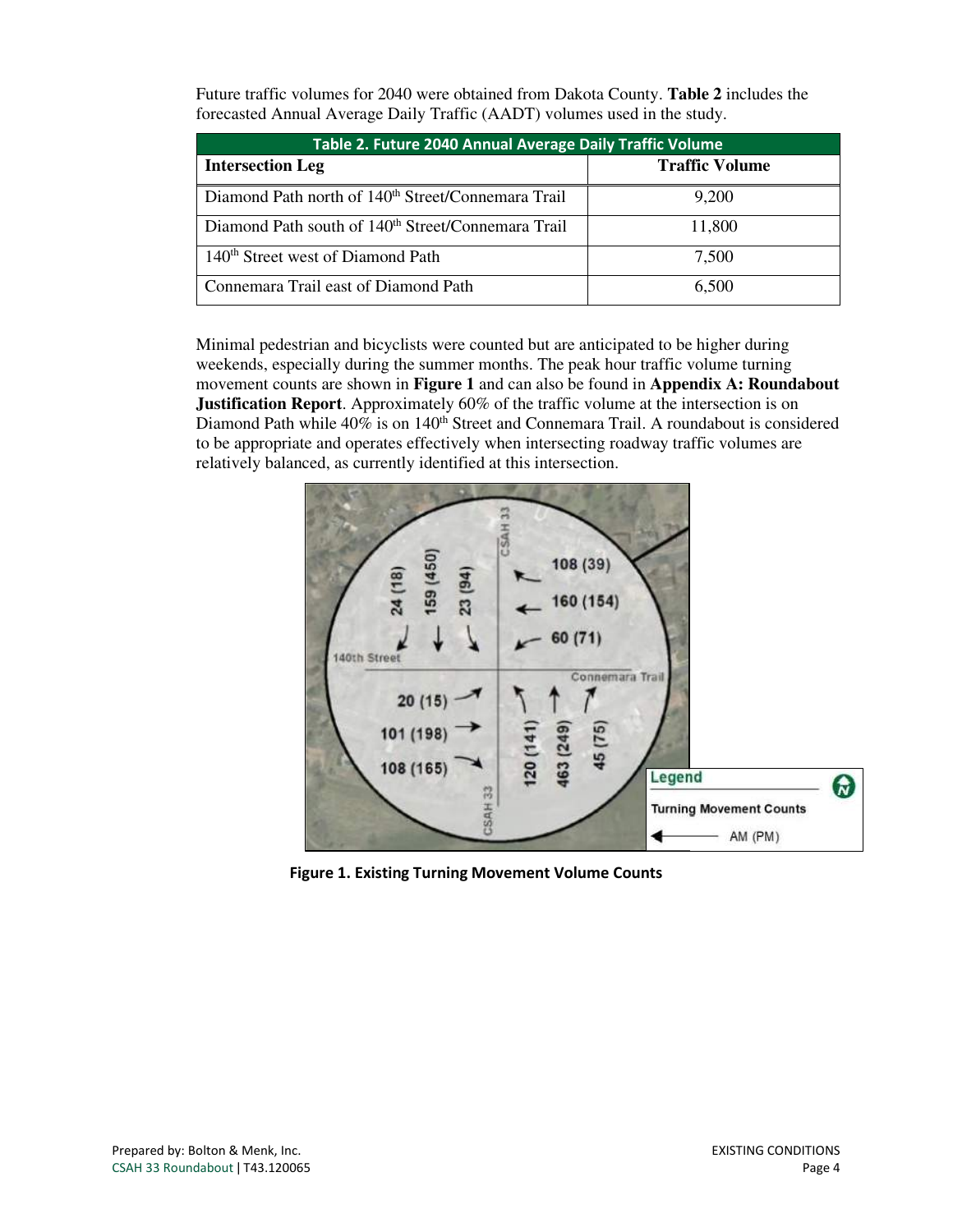Traffic is anticipated to increase due to population growth. Traffic projections for 2030 and 2040 are indicated in **Figure 2**.



Figure 2. Forecasted 2030 and 2040 Turning Movement Volume Counts

 $C_{\cdot}$ Operations Review

> The operations of the existing intersection with all-way stop control was evaluated using the methods within the Highway Capacity Manual (HCM) to determine Level of Service (LOS), average vehicle delays, and queue lengths, and is summarized in **Table 3**.

| <b>Table 3. Existing Operations</b> |                     |            |                       |       |            |       |                     |                       |       |     |  |
|-------------------------------------|---------------------|------------|-----------------------|-------|------------|-------|---------------------|-----------------------|-------|-----|--|
|                                     | <b>AM Peak Hour</b> |            |                       |       |            |       | <b>PM Peak Hour</b> |                       |       |     |  |
| Approach                            | 95%<br>Approach     |            | Intersection          |       | Approach   |       | 95%                 | <b>Intersection</b>   |       |     |  |
|                                     | Delay               | <b>LOS</b> | <b>Oueue</b><br>(veh) | Delay | <b>LOS</b> | Delay | LOS <sup>1</sup>    | <b>Oueue</b><br>(veh) | Delay | LOS |  |
| $140th$ St EB                       | 7                   | A          | $\overline{4}$        |       |            | 11    | B                   | 5                     |       |     |  |
| Connemara Tr WB                     | 8                   | A          | 4                     | 10    | B          | 12    | B                   | 5                     | 13    | B   |  |
| CSAH 33 NB                          | 11                  | B          | 5                     |       |            | 11    | B                   | 4                     |       |     |  |
| CSAH 33 SB                          | 10                  | B          | $\overline{4}$        |       |            | 16    | C                   | ⇁                     |       |     |  |

Under the existing traffic volumes, the intersection operates with acceptable levels of vehicular delay during both peak hours. Average queues on all approaches are typically 2-3 vehicles long, with maximum queues of 150 feet. Visual observations indicate that queues of vehicles do form and there is hesitation by motorists to determine which vehicle is to proceed next, likely due to the numerous travel lanes from multiple directions.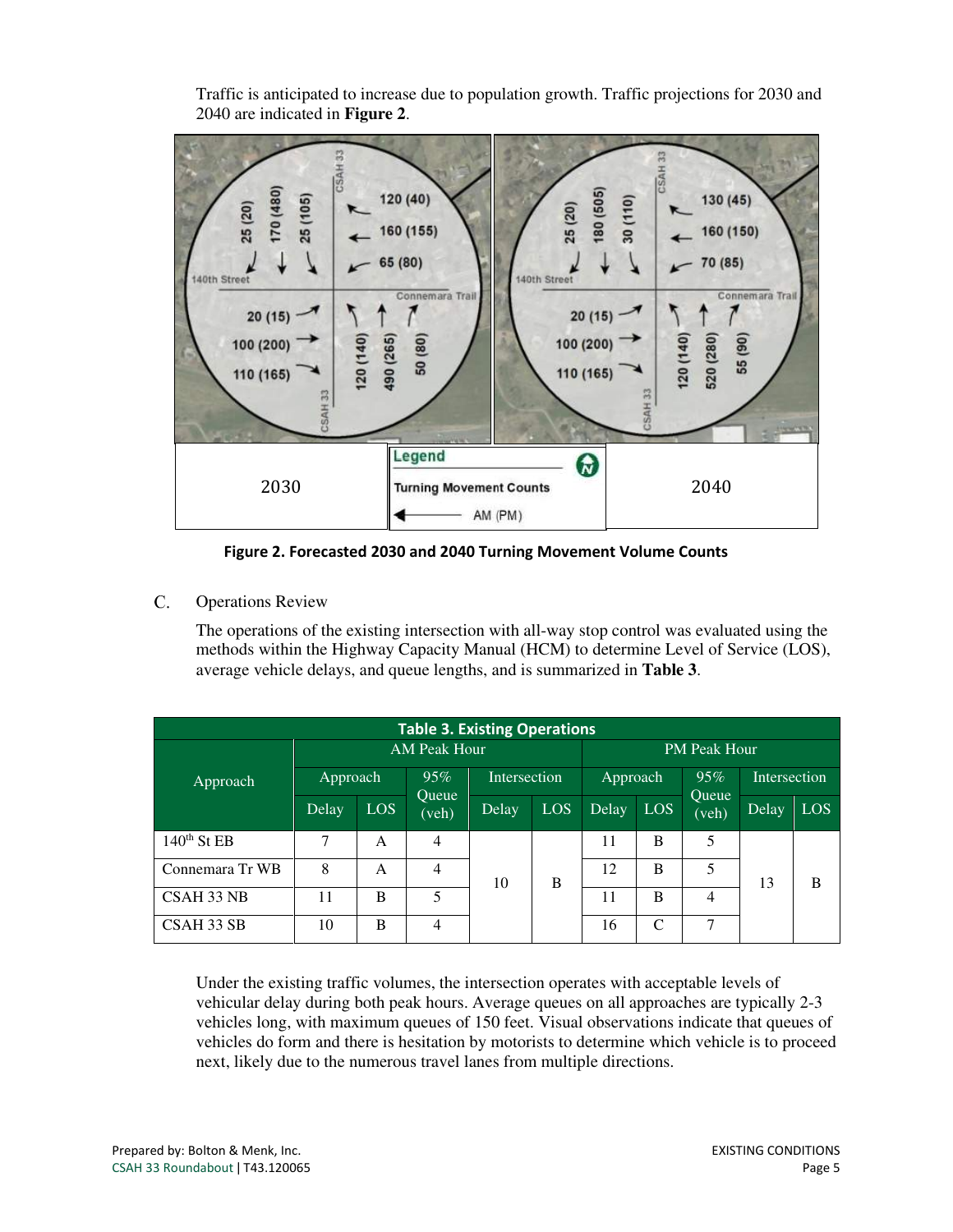| Table 4. Future Operations with Forecasted Traffic Under All-Way Stop Control |             |              |                     |       |              |       |                  |                |                |                  |   |    |   |   |    |   |
|-------------------------------------------------------------------------------|-------------|--------------|---------------------|-------|--------------|-------|------------------|----------------|----------------|------------------|---|----|---|---|----|---|
|                                                                               |             |              | <b>PM Peak Hour</b> |       |              |       |                  |                |                |                  |   |    |   |   |    |   |
| Approach                                                                      | Approach    |              | 95%                 |       | Intersection |       | Approach         |                | Intersection   |                  |   |    |   |   |    |   |
|                                                                               | Delay       | <b>LOS</b>   | Queue<br>(veh)      | Delay | <b>LOS</b>   | Delay | LOS <sup>1</sup> | Oueue<br>(veh) | Delay          | LOS <sup>1</sup> |   |    |   |   |    |   |
|                                                                               |             |              |                     | 2030  |              |       |                  |                |                |                  |   |    |   |   |    |   |
| $140th$ St EB                                                                 | 8           | $\mathsf{A}$ | $\overline{4}$      |       |              | 12    | $\overline{B}$   | 5              |                |                  |   |    |   |   |    |   |
| Connemara Tr WB                                                               | $\mathbf Q$ | $\mathsf{A}$ | $\overline{4}$      | 10    |              |       |                  | B              | 13             | <sub>B</sub>     | 5 | 14 | B |   |    |   |
| CSAH 33 NB                                                                    | 12          | B            | 5                   |       |              |       |                  | 12             | B              | $\overline{4}$   |   |    |   |   |    |   |
| CSAH 33 SB                                                                    | 10          | B            | 5                   |       |              |       | 17               | $\mathcal{C}$  | $\overline{7}$ |                  |   |    |   |   |    |   |
|                                                                               | 2040        |              |                     |       |              |       |                  |                |                |                  |   |    |   |   |    |   |
| $140th$ St EB                                                                 | 8           | $\mathsf{A}$ | $\overline{4}$      |       |              | 12    | B                | 5              |                |                  |   |    |   |   |    |   |
| Connemara Tr WB                                                               | 9           | $\mathsf{A}$ | 5                   | 11    |              |       |                  |                |                |                  | B | 13 | B | 5 | 14 | B |
| CSAH 33 NB                                                                    | 13          | B            | 7                   |       |              | 12    | B                | 5              |                |                  |   |    |   |   |    |   |
| CSAH 33 SB                                                                    | 11          | B            | $\overline{4}$      |       |              | 18    | $\mathcal{C}$    | $\overline{7}$ |                |                  |   |    |   |   |    |   |

Traffic operations for 2030 and 2040 under the existing all-way stop traffic control is provided in **Table 4**.

The slight increase in traffic volume results in a slight increase in overall and movement delays at the intersection. However, due to the relatively low levels of forecasted traffic growth, the all-way stop control is anticipated to continue to provide acceptable delays and queues on all approaches during both peak hours.

Additional information on the operations can be found in **Appendix A: Roundabout Justification Report**.

D. Safety Review

> Crash data from 2016-2018 was provided by Dakota County. There have been 14 crashes recorded at this intersection between 2016 and 2018. Three of the crashes were classified as minor or possible injury crashes, and the remainder categorized as property damage only crashes. Of the total crashes, six were right angle, one was a mainline left turn crash, six were rear-end crashes, and one involved a right turning vehicle. A crash collision diagram is shown in **Figure 3.**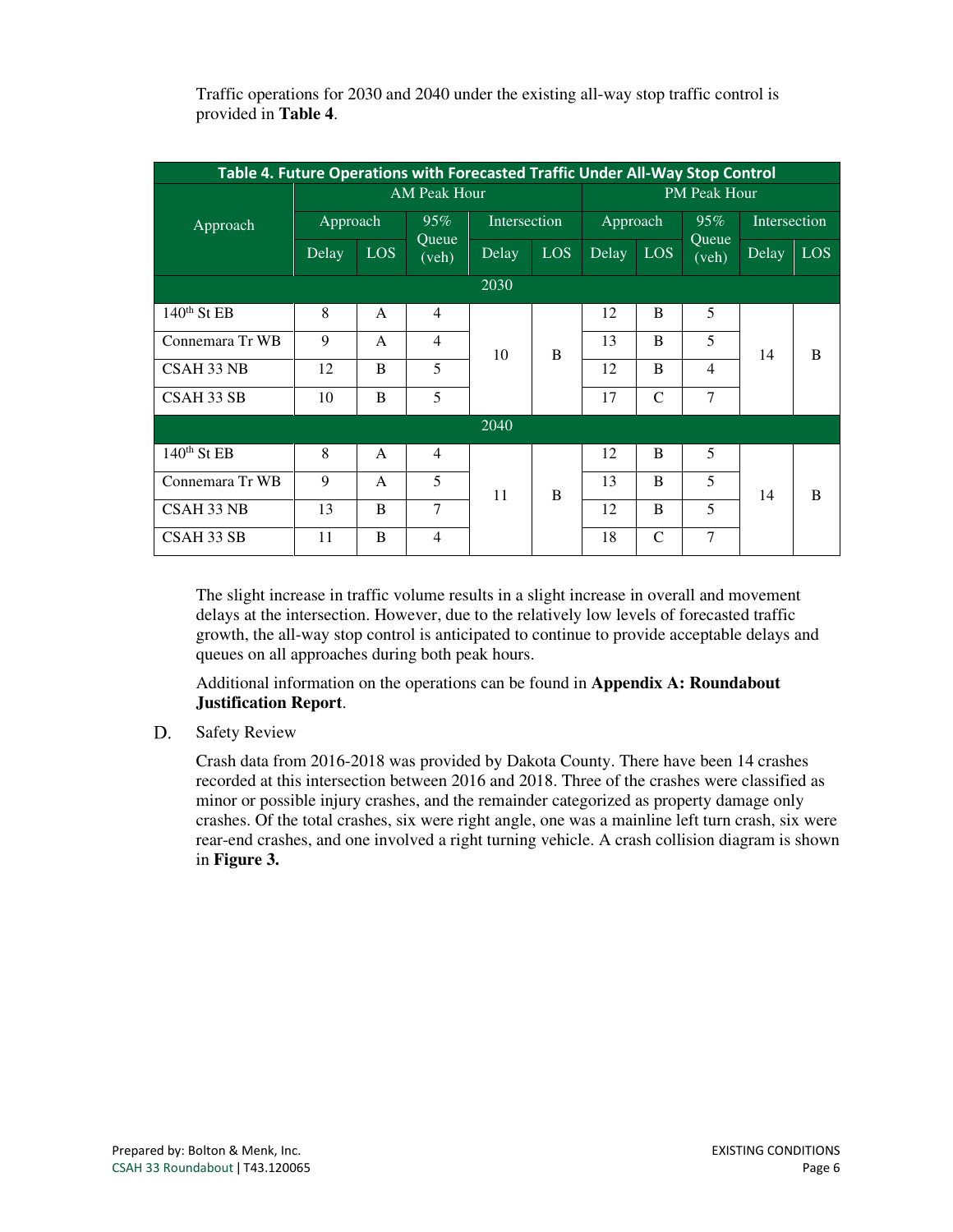

Figure 3. Crash Diagram

The intersection is experiencing an overall crash rate of 0.79 crashes per million entering vehicles. The crash rate is over two time the statewide average crash rate for all-way stops as indicated in **Figure 4**. In addition, the intersection is shown to have a Critical Index of 1.08, indicating that the intersection is operating above the expected normal range (critical index >1.0) when compared to other similar intersections statewide. The intersection is statistically considered to be operating outside the expected, normal range.

MnDOT provided additional crash data that included crashes occurring in 2019. Five crashes have been reported in 2019. Two of the crashes were reported as possible injury while the other three were property damage only crashes. Most importantly, all five crashes were reported as right-angle collisions, unusual for an all-way stop controlled intersection.

The intersection may be experiencing an elevated crash rate due to the multi-lane approaches to the all-way stop control and motorists running the stop signs (not coming to a full stop and checking all lanes for opposing traffic). The large total number of lanes approaching the intersection may cause confusion to drivers in determining who has the right-of-way to enter the intersection. A change in traffic control or change in geometry may reduce these crashes caused by driver confusion.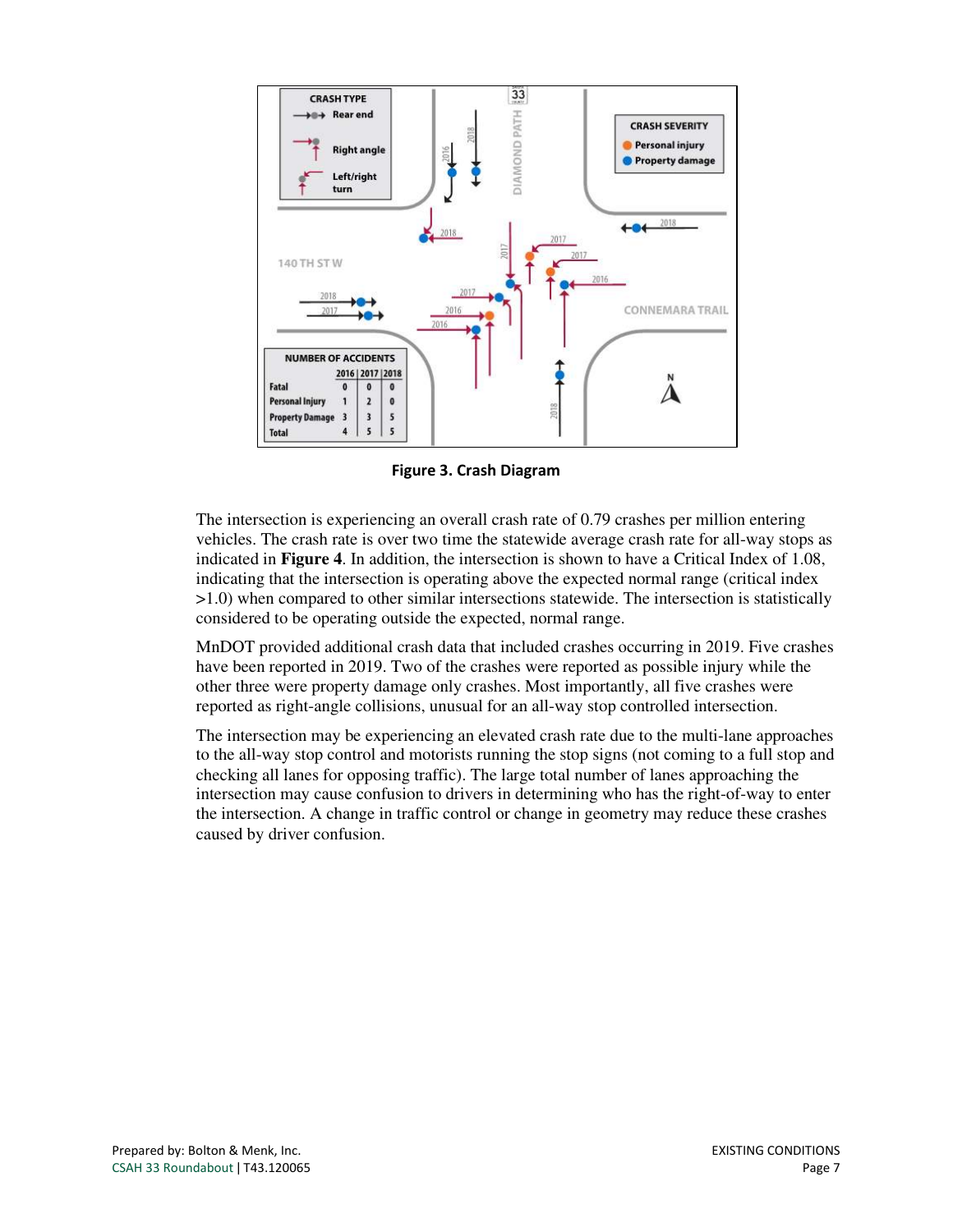

Figure 4. Crash Rate Comparison

Fortunately, there have been no fatal or serious injury crashes at the intersection, but we must consider the risks. The number of personal injury crashes (not serious) is a concern for the future, resulting in a crash severity rate that is double the statewide average as indicated in **Figure 5**.



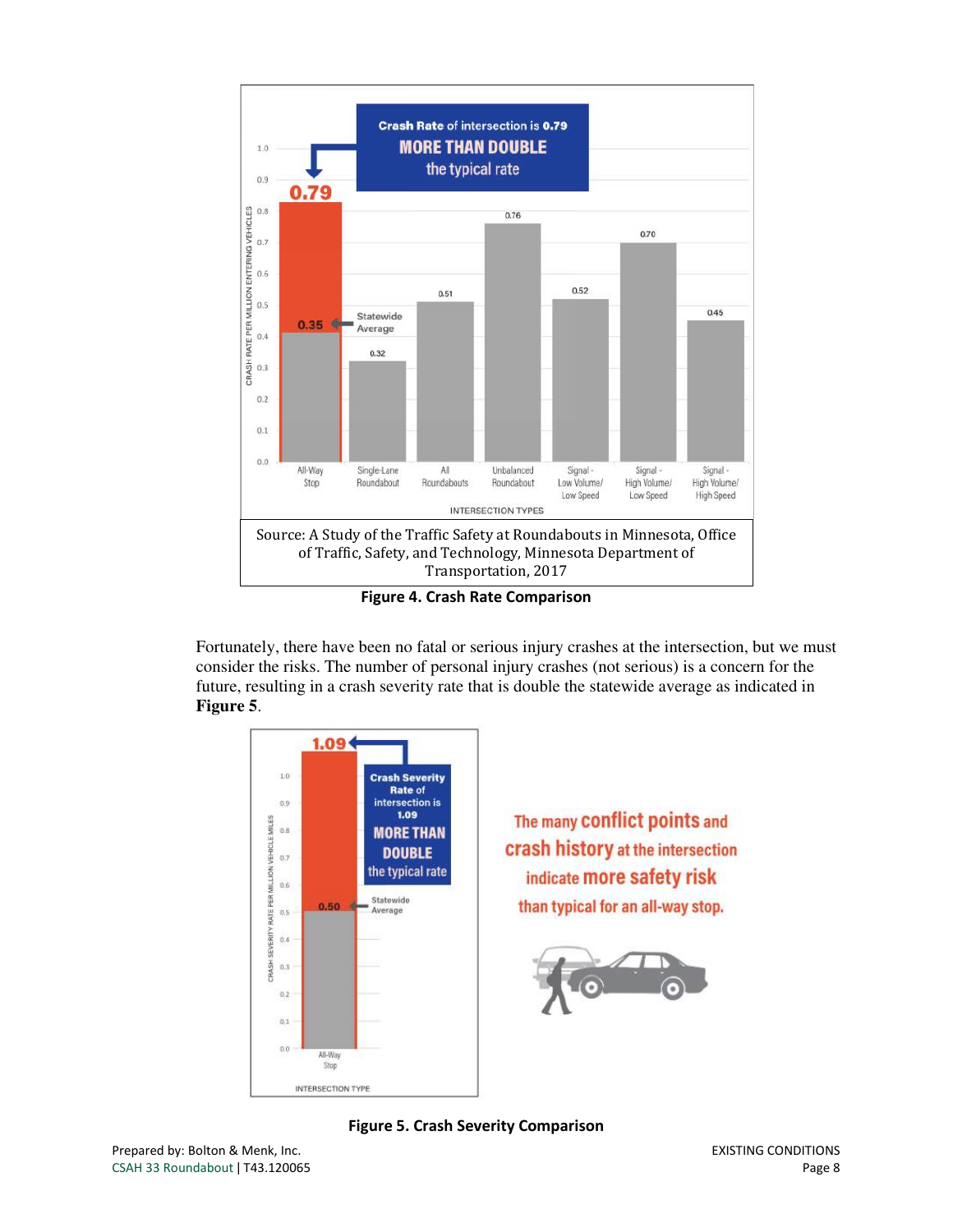Since the safety analysis was completed prior to the end of 2019, the crashes were not included in the initial analysis. Since then crash data for 2019 has been published. Five crashes have been reported in 2019. Two of the crashes were reported as possible injury while the other three were property damage only crashes. Most importantly, all five crashes were reported as right-angle collisions. The crash rate for the most recent three years using this data is 0.85 crashes per million entering vehicles, while the critical index is 1.16, slightly higher than shown above.

The intersection may be experiencing an elevated crash rate due to the multi-lane approaches at the all-way stop controlled intersection. The large total number of lanes approaching the intersection may cause confusion to drivers to determine who has the right-of-way to enter the intersection. A change in traffic control or change in geometry would likely reduce these crashes caused by driver confusion.

#### IV. TRAFFIC CONTROL ALTERNATIVES

The traffic control alternatives for this intersection include an all-way stop, roundabout, and a traffic signal. A thru-stop was not considered due to the longer sight lines required when vehicles do not have to stop and the traffic volumes.

All-Way Stop Control  $A_{\cdot}$ 

> The intersection currently operates under all-way stop control. All-way stop control can be useful as a safety measure at intersections with moderate traffic volumes that are relatively balanced on all approaches. The Minnesota Manual on Uniform Traffic Control Devices (MnMUTCD) identifies criteria that should be considered for an all-way stop control installation including crash history and traffic volumes. The intersection meets the all-way stop warrant based on traffic volumes.

 $B<sub>1</sub>$ Roundabout

> A roundabout is a one-way circular intersection where traffic flows around a center island. At entry, drivers yield to traffic in the roundabout. All drivers must yield to pedestrians in crosswalks. Advantages of roundabouts include fewer injury crashes and fatalities, increased pedestrian safety, and reduced vehicle delay. They are appropriate with moderate traffic volumes that are relatively balanced on all approaches. Challenges include the footprint of the intersection and driver understanding of yield upon entry.

> A large reason for the inherent safety benefit that roundabouts provide is the reduction of intersection conflict points as illustrated in **Figure 6**. Conflict points are locations where two vehicle movement paths intersect. Where these paths intersect perpendicularly, collisions are more likely to be severe and are identified as Major Conflict Points. Where vehicle paths intersect in a merging or diverging nature, collisions tend to be less severe, injuries are unlikely, and are termed Minor Conflict Points. Finally, locations where a vehicular path intersects with a pedestrian crossing are pedestrian conflict points. At the Diamond Path and 140th Street/Connemara Trail intersection, many conflict points are present due to the number of lanes. The conflict points associated with a single-lane roundabout is vastly reduced for minor and pedestrian conflict points, while major conflict points are eliminated.

Additional information on the benefits and challenges of roundabouts can be found in **Appendix B: Public Engagement Materials**.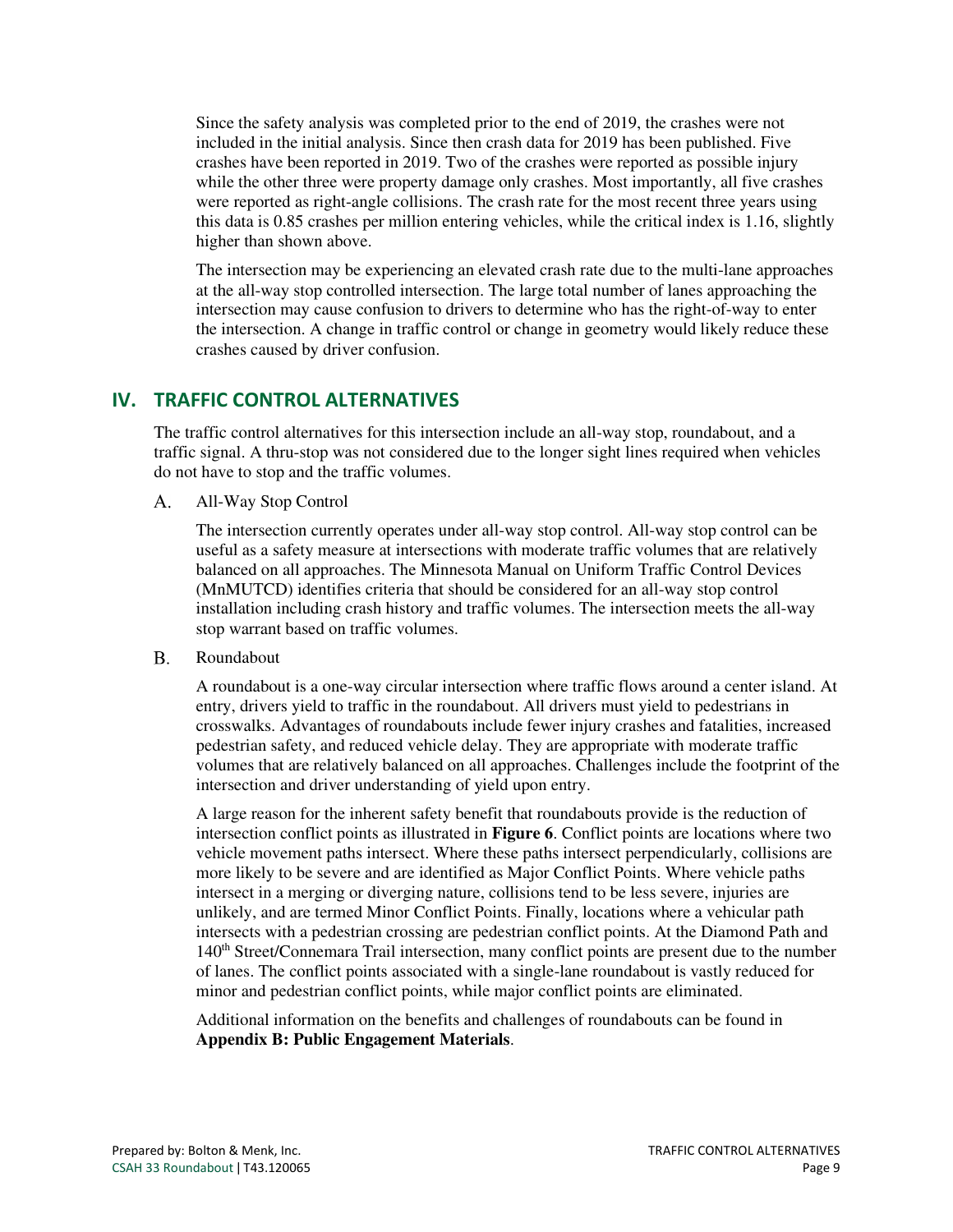

Figure 6. Intersection Conflict Points

Similarly, pedestrian safety is improved with the lower speeds and the roundabout geometry due to the implementation of two-staged crossings. The lower speeds approaching and leaving a roundabout typically result in less serious injuries as indicated in **Exhibit 2**. Rather than crossing up to five lanes of traffic traveling in two directions at one time, roundabouts allow pedestrians to cross one lane of traffic traveling in a single direction at one time. Splitter islands provide refuge areas for pedestrians to safely wait for acceptable gaps in traffic and shorten the physical crossing distance therefore limiting pedestrian exposure to traffic.



Exhibit 2. Vehicle Speed Versus Pedestrian Serious Injury Risk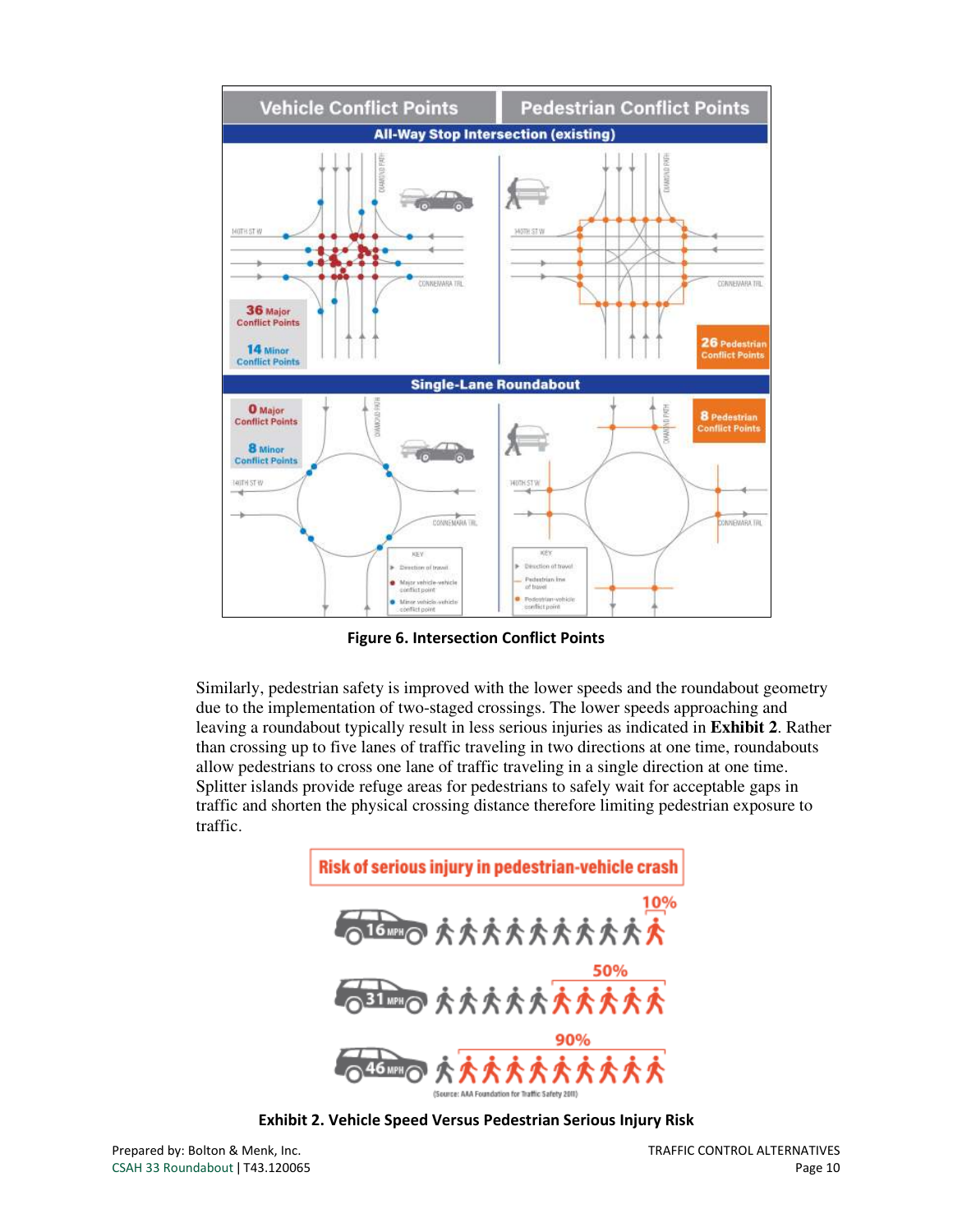A roundabout is considered to be warranted if the intersection meets warrants for either a traffic signal or an all-way stop.

 $C_{\cdot}$ Traffic Signal

> Traffic signals on Dakota County highways are primarily located on higher speed and higher volume roadways. They introduce additional decision-making, an increased crash risk when the control is disregarded (running a red light), and they create delay. Traffic signal warrants have been developed as national guidelines to promote continuity of traffic control devices to ensure that traffic signals are installed at intersections that would benefit from their use. A traffic control signal should not be installed unless one or more of the warrants can be met, however the satisfaction of a traffic signal warrant or warrants shall not in itself require the installation of a traffic signal. Furthermore, a traffic control signal should not be installed unless an engineering study indicates that the traffic control signal will improve the overall safety and operation of the intersection. Finally, the signal should not disrupt the progressive flow of traffic.

> The delay implications typical at signals, the traffic speeds, and traffic queues with a traffic signal are considered to be detrimental to the intersecting roadways with Diamond Path. Additionally, longer queues on Connemara Trail and the safety implications of the close intersection spacing are likely to impact the intersection of Delta Avenue/ Delta Place. There are also sight line considerations at this intersection if traffic travels at higher than posted speeds. Due to the neighborhood context, a traffic signal is not considered further in this study. The intersection does have volumes that meet the signal warrant, but a traffic signal is not considered to be the best approach to a traffic control option in this location.

#### V. TRAFFIC ANALYSIS

The intersection currently operates acceptably in terms of operations but as identified above, the intersection is experiencing unacceptably high crash trends. The feasibility of a roundabout in terms of operations and safety is evaluated under existing and future conditions. Additionally, with the potential of a roundabout and in consideration of the traffic volumes on the intersection legs, there the lane configuration on  $140<sup>th</sup>$  Street is analyzed.

 $A_{\cdot}$ County Road 33 Roundabout

> The traffic analysis of the roundabout will be used to determine how a roundabout would operate at the intersection and determine what size the roundabout should be. Traffic analysis of the intersection with a single-lane roundabout was completed and provides acceptable operations through 2040 as identified in Table 5, operating similar to the current all-way stop control. A larger roundabout with more lanes was determined to be unnecessary to provide acceptable operations.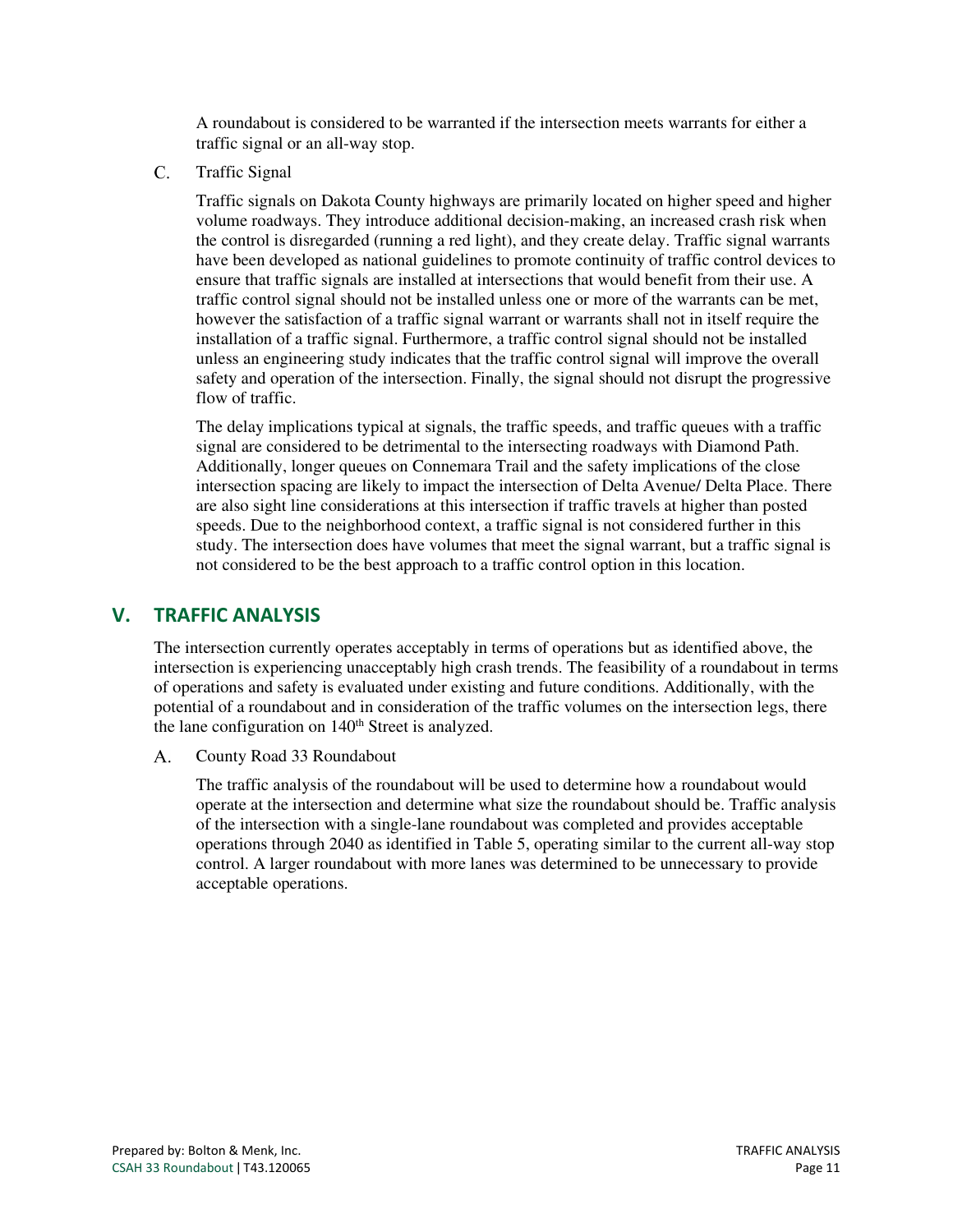| <b>Table 5. Operations Under Roundabout Control</b> |                     |              |                |              |            |          |               |                |       |     |  |  |  |   |   |                |  |  |  |  |  |  |  |  |  |  |  |  |   |              |   |  |  |
|-----------------------------------------------------|---------------------|--------------|----------------|--------------|------------|----------|---------------|----------------|-------|-----|--|--|--|---|---|----------------|--|--|--|--|--|--|--|--|--|--|--|--|---|--------------|---|--|--|
|                                                     | <b>AM Peak Hour</b> |              |                |              |            |          | PM Peak Hour  |                |       |     |  |  |  |   |   |                |  |  |  |  |  |  |  |  |  |  |  |  |   |              |   |  |  |
| Approach                                            | Approach<br>95%     |              |                | Intersection |            | Approach |               | Intersection   |       |     |  |  |  |   |   |                |  |  |  |  |  |  |  |  |  |  |  |  |   |              |   |  |  |
|                                                     | Delay               | <b>LOS</b>   | Queue<br>(veh) | Delay        | <b>LOS</b> | Delay    | <b>LOS</b>    | Queue<br>(veh) | Delay | LOS |  |  |  |   |   |                |  |  |  |  |  |  |  |  |  |  |  |  |   |              |   |  |  |
|                                                     |                     |              |                | 2019         |            |          |               |                |       |     |  |  |  |   |   |                |  |  |  |  |  |  |  |  |  |  |  |  |   |              |   |  |  |
| $140th$ St EB                                       | 5                   | $\mathsf{A}$ | 2              |              |            | 10       | B             | $\overline{4}$ |       |     |  |  |  |   |   |                |  |  |  |  |  |  |  |  |  |  |  |  |   |              |   |  |  |
| Connemara Tr WB                                     | 8                   | $\mathsf{A}$ | 3              | 8            | A          | 6        | A             | 2              | 9     | A   |  |  |  |   |   |                |  |  |  |  |  |  |  |  |  |  |  |  |   |              |   |  |  |
| CSAH 33 NB                                          | 10                  | B            | $\overline{7}$ |              |            |          |               |                |       |     |  |  |  | 8 | A | $\overline{4}$ |  |  |  |  |  |  |  |  |  |  |  |  |   |              |   |  |  |
| CSAH 33 SB                                          | 5                   | $\mathbf{A}$ | $\overline{2}$ |              |            |          | 11            | B              | 6     |     |  |  |  |   |   |                |  |  |  |  |  |  |  |  |  |  |  |  |   |              |   |  |  |
|                                                     |                     |              |                | 2030         |            |          |               |                |       |     |  |  |  |   |   |                |  |  |  |  |  |  |  |  |  |  |  |  |   |              |   |  |  |
| 140 <sup>th</sup> St EB                             | 5                   | $\mathsf{A}$ | $\overline{2}$ |              |            | 11       | B             | 5              |       |     |  |  |  |   |   |                |  |  |  |  |  |  |  |  |  |  |  |  |   |              |   |  |  |
| Connemara Tr WB                                     | 9                   | $\mathsf{A}$ | $\overline{4}$ | 10           | B          | 6        | $\mathsf{A}$  | $\overline{3}$ | 11    | B   |  |  |  |   |   |                |  |  |  |  |  |  |  |  |  |  |  |  |   |              |   |  |  |
| CSAH 33 NB                                          | 13                  | B            | 9              |              |            |          |               |                |       |     |  |  |  |   |   |                |  |  |  |  |  |  |  |  |  |  |  |  | 9 | $\mathsf{A}$ | 6 |  |  |
| CSAH 33 SB                                          | 6                   | $\mathsf{A}$ | $\overline{2}$ |              |            | 14       | B             | 10             |       |     |  |  |  |   |   |                |  |  |  |  |  |  |  |  |  |  |  |  |   |              |   |  |  |
|                                                     |                     |              |                | 2040         |            |          |               |                |       |     |  |  |  |   |   |                |  |  |  |  |  |  |  |  |  |  |  |  |   |              |   |  |  |
| $140th$ St EB                                       | 5                   | $\mathsf{A}$ | 2              |              |            | 11       | B             | $\overline{4}$ |       |     |  |  |  |   |   |                |  |  |  |  |  |  |  |  |  |  |  |  |   |              |   |  |  |
| Connemara Tr WB                                     | 10                  | B            | $\overline{4}$ | 11           | B          | 6        | A             | 2              | 11    | B   |  |  |  |   |   |                |  |  |  |  |  |  |  |  |  |  |  |  |   |              |   |  |  |
| CSAH 33 NB                                          | 14                  | B            | 10             |              |            | 9        | $\mathsf{A}$  | 6              |       |     |  |  |  |   |   |                |  |  |  |  |  |  |  |  |  |  |  |  |   |              |   |  |  |
| CSAH 33 SB                                          | 6                   | $\mathsf{A}$ | $\overline{2}$ |              |            | 15       | $\mathcal{C}$ | 9              |       |     |  |  |  |   |   |                |  |  |  |  |  |  |  |  |  |  |  |  |   |              |   |  |  |

The intersection is anticipated to operate at LOS B or better for the overall vehicular delay under single-lane roundabout control. Delays and queues are shown to increase as traffic volumes increase at the intersection. Approach delays are anticipated to operate at LOS C or better during the peak hours. Maximum queues are anticipated to be a few vehicles longer than anticipated under AWSC, with a maximum queue reaching up to 250 feet during the AM peak hour peak hour with 2040 forecasted volumes.

Overall, the single-lane roundabout alternative is anticipated to operate similar to the all-waystop-control under the existing and forecasted traffic volumes.

1. Adjacent Intersection Impacts

The adjacent intersection of Delta Avenue/Delta Place is located east of Diamond Path on Connemara Trail. Any change in traffic control or increase in traffic volume is anticipated to impact the operations at the intersection due to its close proximity. Analysis was completed to determine the impacts of a roundabout to the Delta Avenue/Delta Place intersection in 2040. Analysis determined that backups from Diamond Path, with the roundabout, could back up to Delta Ave/Delta Pl for up to eight non-consecutive minutes of the AM peak hour and one minute of the PM peak hour. This backup is not considered to be detrimental to the overall operations since the blockage clears in minimal time.

2. Safety Impacts

A single-lane roundabout is anticipated to increase the safety of the intersection by reducing the number of vehicle conflict points from 50 to 8 and reducing the number of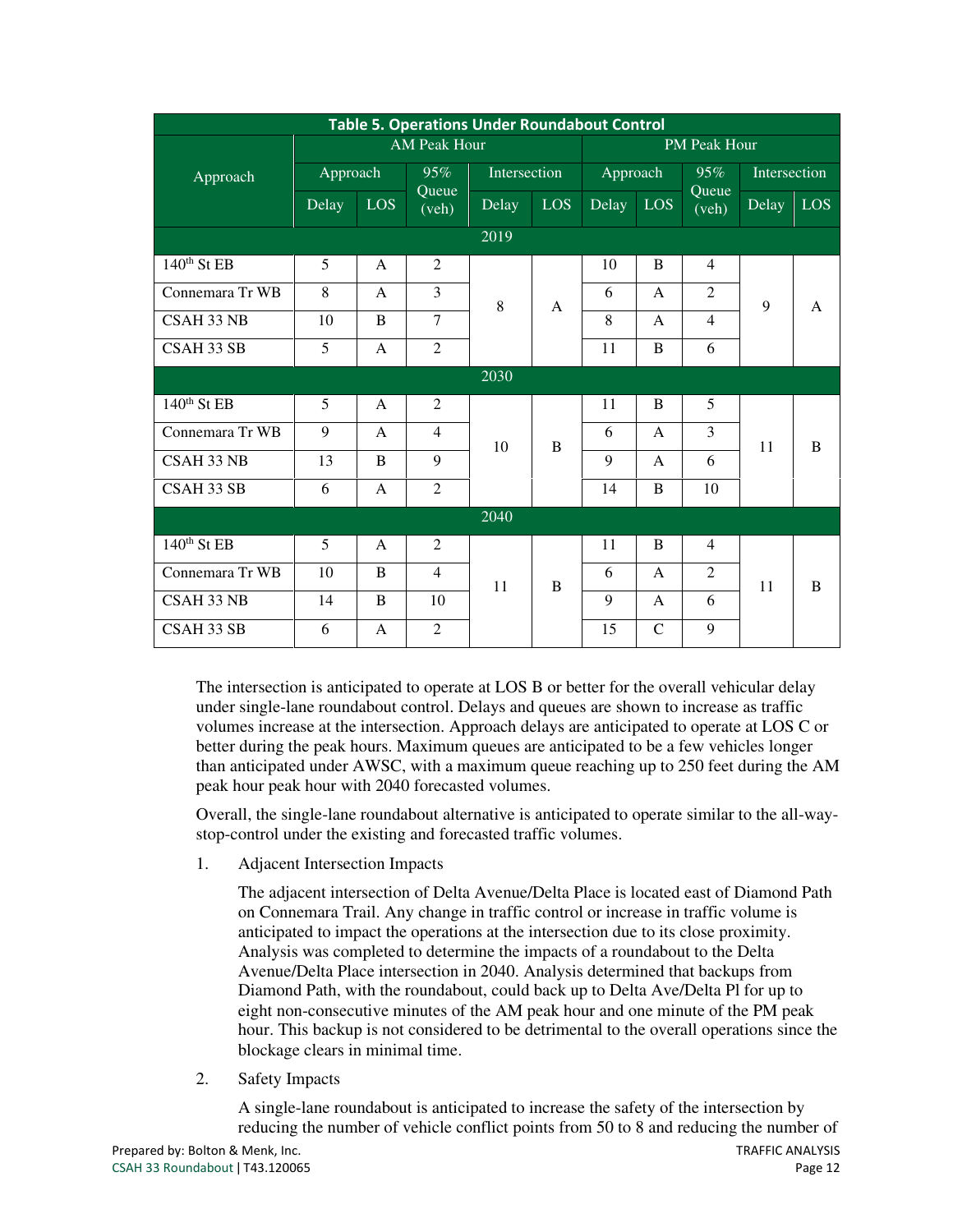vehicle-pedestrian conflict points from 26 to 8 as previously identified in **Figure 6**. More specifically the roundabout is anticipated to eliminate the right angle and left turn collisions that occur at the intersection under the existing traffic control. High severity crashes are also anticipated to be reduced.

Analysis of a single-lane roundabout shows a roundabout treatment would be anticipated to mitigate potential traffic operations issues due to area traffic growth as well as provide significant safety benefits. The roundabout effectively eliminates the potential for right-angle and left turn crashes that are being experienced at the intersection. Similarly, pedestrian safety is better accommodated by creating two-stage crossings and decreasing the crossing distances on each leg of the intersection. The County has implemented roundabouts in similar environments in numerous locations across the County and strongly supports the installation of a roundabout intersection at CSAH 33 and 140<sup>th</sup> Street/Connemara Trail.

Additional information on the roundabout considerations can be found in **Appendix A: Roundabout Justification Report**.

 $\mathbf{B}$ . 140<sup>th</sup> Street, West of CSAH 33 in Apple Valley

> Connemara Trail was recently converted from a 4-lane undivided roadway to a 3-lane roadway in the fall of 2019.  $140<sup>th</sup>$  Street is currently a 4-lane undivided roadway but traffic volumes are compatible with a 3-lane roadway section. A three-lane section can typically operate acceptably with up to 16,000 vehicles per day and provide benefits to safety than a 4 lane undivided roadway. The improvement in safety is tied to the reduction in conflicts, safer street crossings, traffic calming, and improved emergency response time as shown in **Exhibits 3 and 4**.



Exhibit 3. 4 to 3 Lane Impacts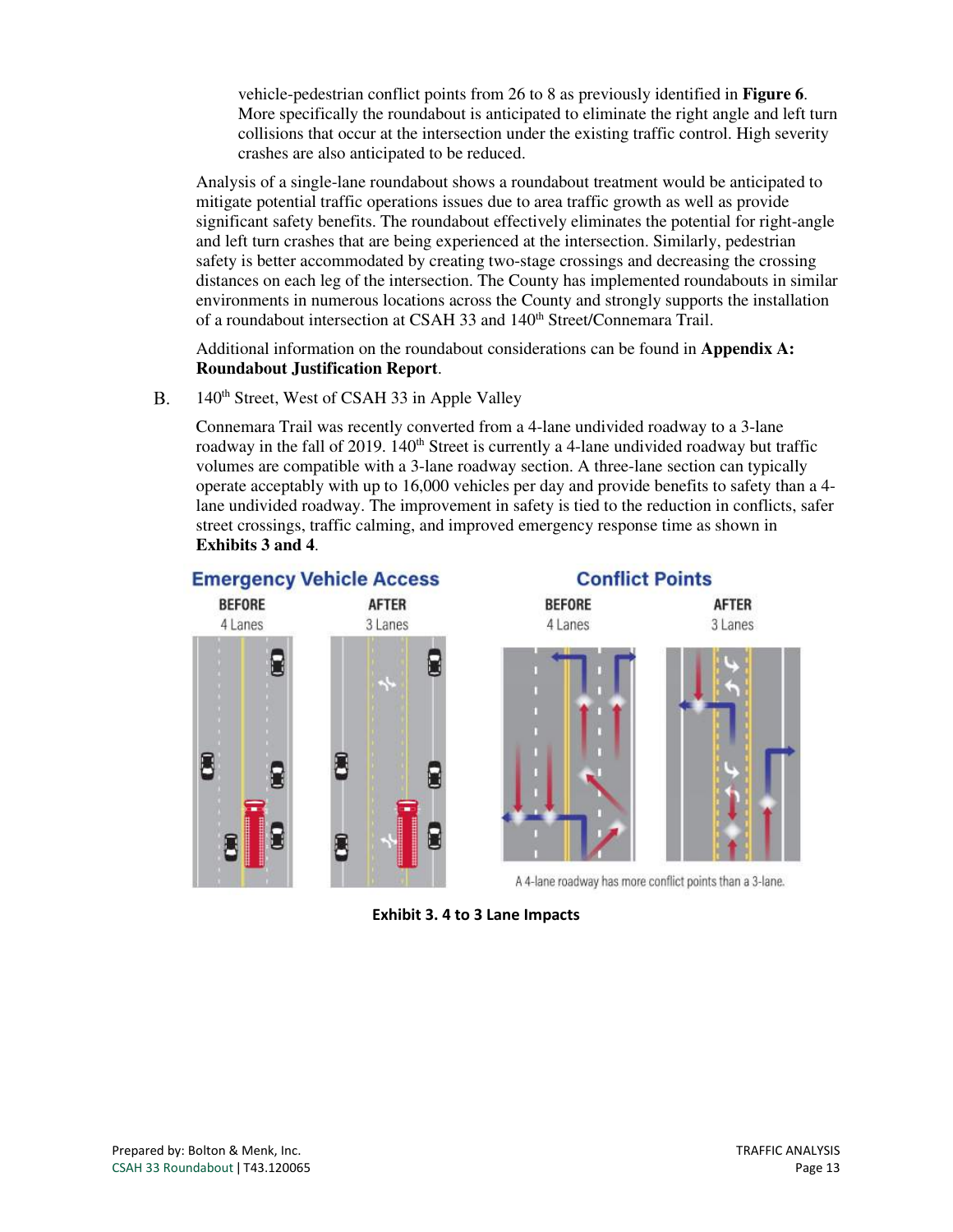

Exhibit 4. Benefits of a 3-Lane Roadway

Additional information on the benefits and challenges of a 4 to 3 lane conversion can be found in **Appendix B: Public Engagement Materials**.

1. Operations

Five intersections were evaluated along the corridor. The corridor is anticipated to operate effectively under both a four-lane and three-lane option. All intersections operate with minimal delay and Level of Service A under both lane options. A threelane section provides notable vehicle and pedestrian safety improvements when compared to the existing four-lane section as there are fewer lanes of traffic for pedestrians to navigate and fewer conflict points at intersections. Additional information on the benefits and challenges of a four to three lane conversion can be found in **Appendix C: 140th Street Traffic Analysis.**

2. Safety

A safety review of the crash data along  $140<sup>th</sup>$  St W from  $141<sup>st</sup>$  St W to Diamond Path was completed. Ten crashes have occurred along the corridor from 2016 to 2018. Five of the crashes were rear-end, two were right angle, and one was a sideswipe opposing crash, meaning that one driver crossed the centerline of the roadway. One crash was a run-off-road crash. Two of the crashes resulted in minor injuries, two resulted in possible injuries, and the other six resulted in property damage only. As identified above, a three-lane section would be anticipated to reduce the number and severity of the crashes.

Diamond Path (CSAH 33) from  $140<sup>th</sup>$  to  $150<sup>th</sup>$  Street  $C_{\cdot}$ 

> From CSAH 42 (150<sup>th</sup> Street) to 145<sup>th</sup> Street, Diamond Path is a two-lane divided roadway. From 145<sup>th</sup> Street to 140<sup>th</sup> Street/Connemara Trail, Diamond Path is a five-lane undivided roadway with two thru lanes in each direction and a center left turn lane. North of  $140<sup>th</sup>$ Street/Connemara Trail, Diamond Path is a two-lane undivided roadway. With a preferred single-lane roundabout design at the intersection of Diamond Path and  $140<sup>th</sup>$ Street/Connemara Trail, a review of the configuration of Diamond Path is needed. Based on the traffic volumes, the roadway should be configured as a three-lane undivided roadway with right turn lanes.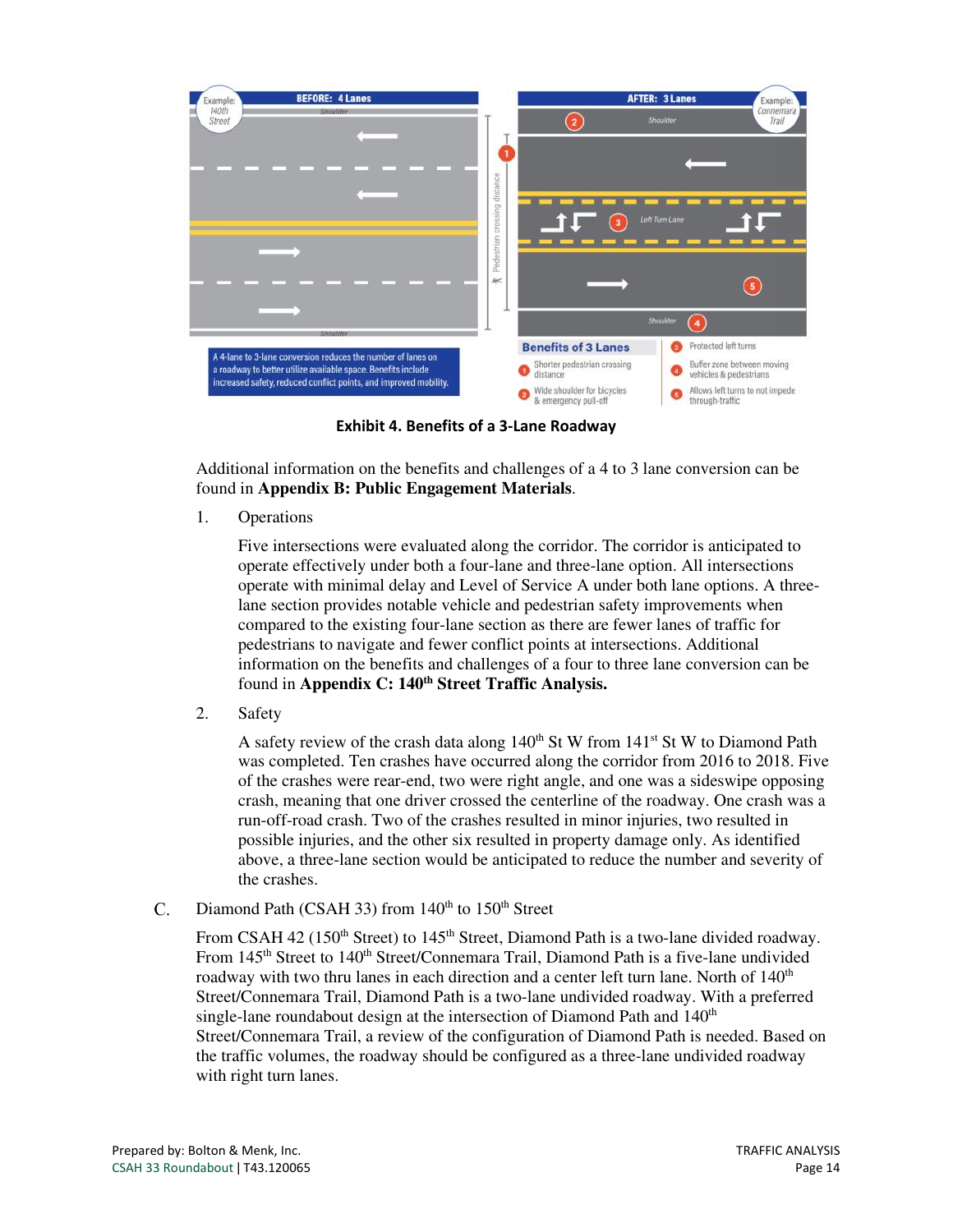#### 1. Operations

Operations analysis of the corridor north and south of the roundabout was not completed but visual observations indicate that the outer southbound right lane is used almost exclusively as a right turn lane, especially during the school start and dismissal times. Operational analysis to determine the length of turn lanes and final configuration should be completed during preliminary design.

2. Safety

A safety review from 145<sup>th</sup> Street to 140<sup>th</sup> Street/Connemara Trail was completed. No crashes have occurred on Diamond Path north of  $145<sup>th</sup>$  Street between 2016 and 2018, while six crashes have occurred at  $145<sup>th</sup>$  Street. Five were right angle crashes while one was a left turn crash. Public comments and crash reports indicated a concern with sight lines, use of the northbound right turn lane as a through lane, motorists using the southbound left turn lane as a through lane and merging within the intersection, and difficulty in determining how fast traffic is approaching. Crash review indicates that sight lines should be improved if possible based on the types of crashes that occurred, crash report information, and public comments. This relates to the horizontal curve to the north and the vertical curve to the south. The low number of crashes indicates the importance of providing a center left turn lane that should be maintained. The change to one through lane in each direction is not anticipated to decrease safety along the corridor.

Dakota County is also in the process of completing a School Assessment Study for all schools adjacent to Dakota County and State Highways within Dakota County. The assessment will focus on pedestrian safety. Recommendations for this area should be considered for incorporation into this project.

#### VI. ROUNDABOUT DESIGN

Roundabout design concepts were developed to provide for trucks and buses using the intersection, decrease speeds, and to minimize impacts to adjacent properties and utilities. Two primary locations for roundabout placement were developed, centered on the existing intersection or shifted to the northwest. The roundabout that was shifted to the northwest was determined to be the preferred concept. The design and placement minimizes property impacts, provides the most space between Diamond Path and Delta Avenue/Delta Place, and is able to accommodate an eastbound left turn lane at Delta Place. The left turn lane developed is better configured for access and delineation of movements. The preferred concept in shown in **Exhibit 5**. In addition, there is an alternative that shows trail instead of sidewalk on the NE corner to the east on Connemara Trail, which would accommodate bicyclists on Connemara to access the trail along Diamond Path or cross Diamond Path without entering the roundabout. Concepts included in **Appendix D: Roundabout Concepts**.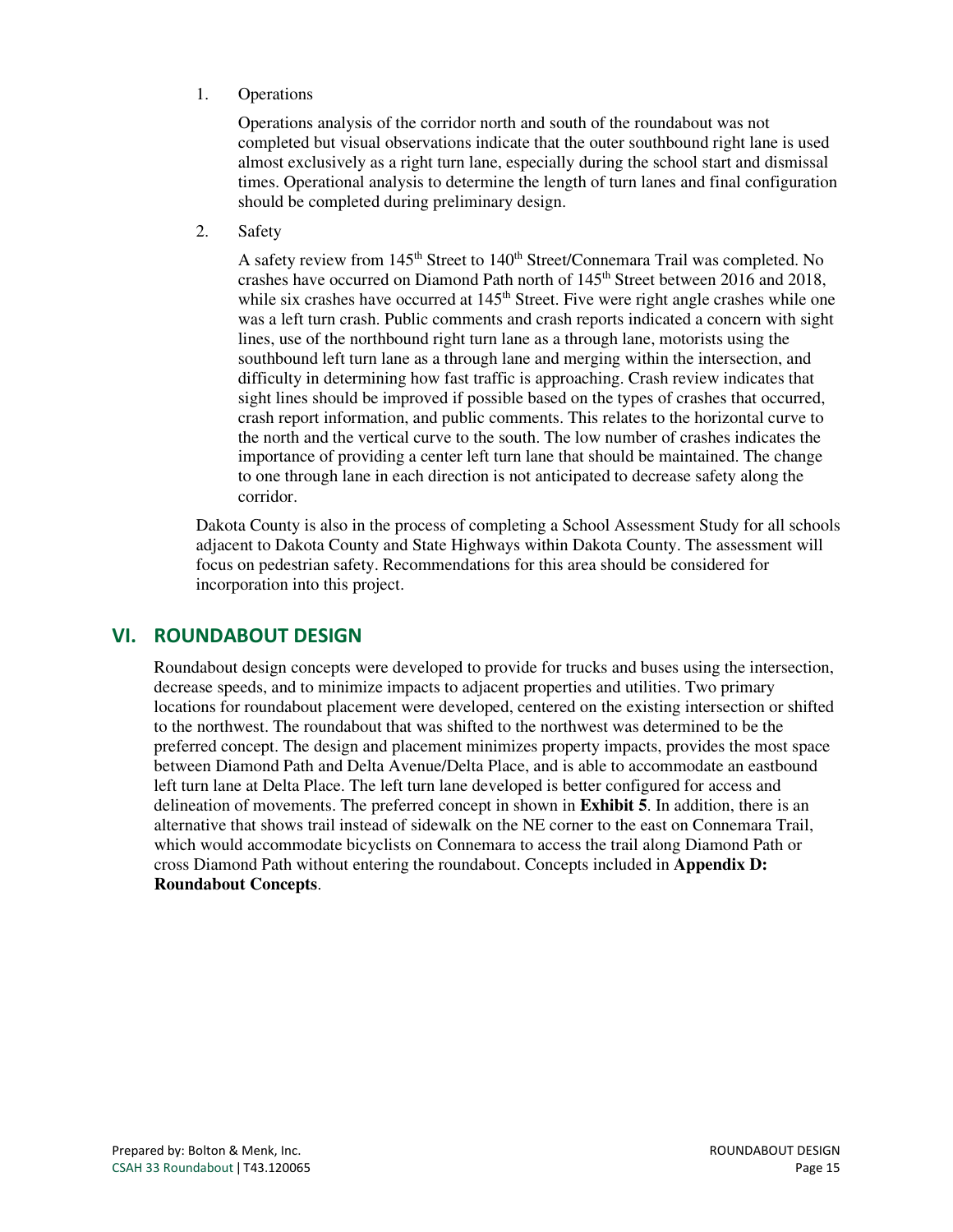

Exhibit 5. Preferred Roundabout Concept

Specific features and impacts of the roundabout design include:

- Connection between the trail and the existing shoulder north of the roundabout
- Left turn lanes developed at Delta Avenue/Delta Place
- Raised median between Diamond Path and Delta Avenue/Delta Place
- Short retaining wall on the NW corner
- Bus pullouts for the MVTA stops on the south side of the roundabout
- Impacts to neighborhood monuments on the NE and SE corners
- Impacts to the utility control box location and fence impacts on the SW corner

### VII. 140<sup>th</sup> STREET DESIGN

Prepared by: Bolton & Menk, Inc. 140th STREET DESIGN CSAH 33 Roundabout | T43.120065 Page 16 The 4 to 3 lane conversion striping configuration for 140<sup>th</sup> Street is shown in **Appendix C: 140<sup>th</sup> Street Traffic Analysis**. The configuration includes one 11 ft through lane in each direction, a center 12 ft left turn or two-way-left-turn-lane in the center of the roadway and a 5 ft shoulder on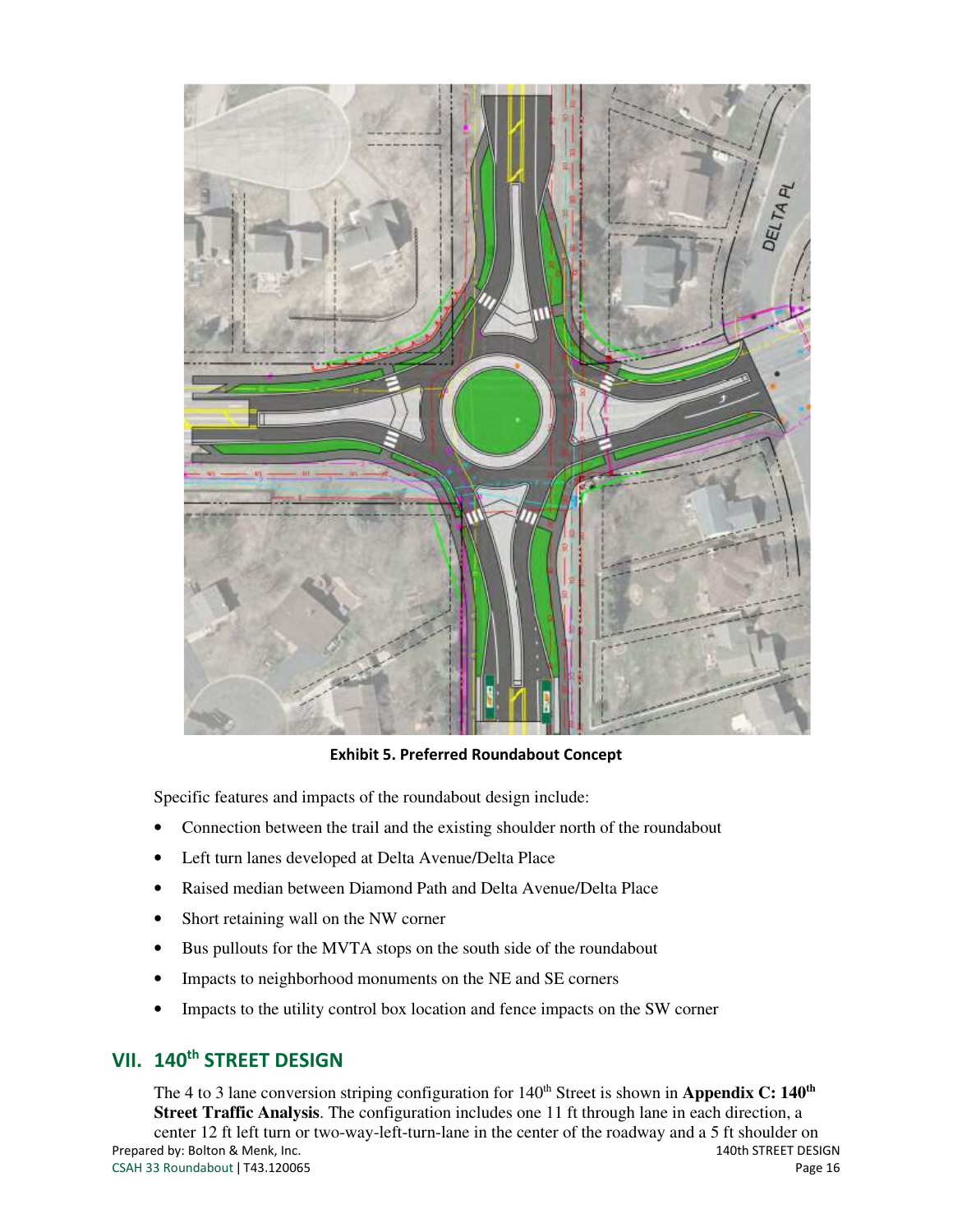the outside of each direction of travel. The lane widths for 140<sup>th</sup> Street are designed to promote lower speeds and are appropriate for the largely residential and auto-orientated traffic along the corridor. A three-lane section along this corridor, east of Pilot Knob Road (CSAH 31) would match into a single-lane roundabout design at Diamond Path. The five-lane section at Pilot Knob Road (CSAH 31) would be maintained.

As part of the design, improvements to the "pedestrian crossing" associated with the Barbara Savanick Trail and Drommond Trail should be reviewed for appropriate configuration, location, signing, and striping.

#### VIII. COUNTY ROAD 33 (DIAMOND PATH) DESIGN

North of 140<sup>th</sup> Street/Connemara Trail  $A_{1}$ 

> A new trail and other roadway improvements on County Road 33 (Diamond Path) between Pilot Knob Road and 140th Street/Connemara Trail will be considered in a study beginning in 2024. This study provided a preliminary review of the options available. The right-of-way width, which ranges from 90 to 125 feet wide, and other conditions along the corridor will determine the type of facility that is appropriate. Current wetlands, lakes, and ditch grades will be a consideration in determining the appropriate configuration considering wide shoulders, off-road multi-use trail, urban or rural, and two or three lane roadway section, especially as there is access off of Diamond Path. Some typical options for the roadway and trail section are included in **Appendix B: Public Engagement Materials**.

South of 140<sup>th</sup> Street/Connemara Trail  $B<sub>r</sub>$ 

> As identified above, Diamond Path from 140<sup>th</sup> Street to 145<sup>th</sup> Street should be restriped and signed as a three-lane roadway in conjunction with the roundabout project. An option for the striping configuration that would match into the section south of  $145<sup>th</sup>$  Street and the singlelane roundabout at 140<sup>th</sup> Street/Connemara Trail is shown in **Appendix E: Diamond Path Striping.** The specific turn lane lengths and configuration will need to be verified during preliminary and final design.

#### IX. PRELIMINARY ENVIRONMENTAL REVIEW

This report includes a preliminary environmental review, for the CSAH 33 (Diamond Path) at 140<sup>th</sup> Street/Connemara Trail proposed single-lane roundabout.

The objectives of the environmental review are to provide content for later formal project environmental and permit documentation, to identify potential environmental impacts, to recommend an approach for environmental documentation and future permitting, and to identify potential project needs.

 $A.$ Project Information

> The project takes place in the cities of Apple Valley (west) and Rosemount (east) within Dakota County. The project is within the following townships, ranges, sections, and quarterquarter sections:

- o T115N, R20W, S24 SE ¼ SE ¼ & S25 NE ¼ NE ¼
- o T115N, R19W, S19 SW ¼ SW ¼ & S30 NW ¼ NW ¼
- $B<sub>r</sub>$ Background

The intersection of CSAH 33 (Diamond Path) and 140<sup>th</sup> St/Connemara Trail has been the subject of analysis by Dakota County periodically since 2008. While the intersection currently provides efficient operations and is anticipated to sufficiently accommodate forecasted traffic growth, the intersection is operating outside of the expected safety range.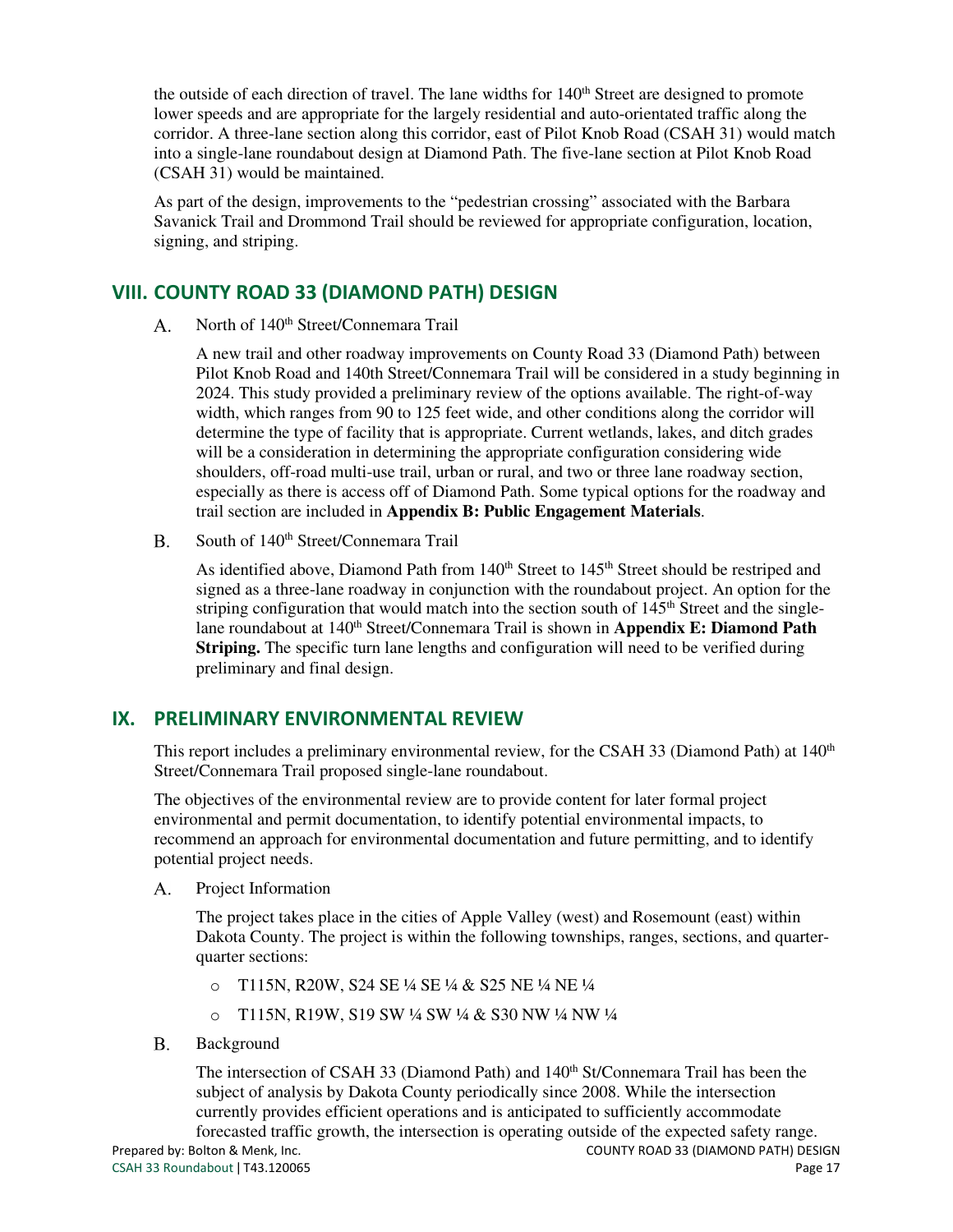Currently, over 16,000 vehicles pass through the intersection daily. Traffic volumes are expected to increase between 10 and 15% by 2040. 140<sup>th</sup> St/Connemara Trail provides two east-west through lanes while CSAH 33 (Diamond Path) has two north-south through lanes, along with dedicated left-turn lanes northbound and southbound. The current intersection configuration creates multiple conflict points between vehicles and between crossing pedestrians and vehicles.

- $C.$ Purpose and Need
	- 1. Purpose

The purpose of the CSAH 33 (Diamond Path) at 140th St/Connemara Trail Intersection-Roundabout Design is to resolve the safety and operational issues identified at the intersection. These issues are mostly attributed to the large number of lanes approaching the intersection which create multiple conflict points between vehicles. Another purpose of the project is to provide nonmotorized connections through the intersection.

A roundabout justification report (RJR) included traffic analysis and forecasting, warrant analysis, safety analysis, and sensitivity analysis. A roundabout treatment was found to mitigate potential traffic operation issues due to area traffic growth as well as provide significant safety benefits. The single-lane roundabout effectively eliminates the potential for right-angle and left turn crashes that are typically at the intersection. Similarly, pedestrian safety is better accommodated by creating two-stage crossing on each leg of the intersection. In addition, the County has implemented roundabouts in similar environments across the county. Installation of a roundabout intersection at CSAH 33 and 140<sup>th</sup> Street/Connemara Trail is the most appropriate approach to control traffic safely.

2. Need

The need to address safety at the intersection is demonstrated by a crash rate over two times greater than that of statewide all-way stops. Of 14 crashes recorded over three years from 2016 to 2018 at the intersection, seven of these were reported as right angle or left turn collisions. The crash rate of the intersection is 0.79, more than double over the statewide average of 0.35 for all-way stops. This elevated crash rate may be due to the multi-lane approaches to the all-way stop control. The large total number of lanes approaching the intersection causes confusion to drivers determining who has the rightof-way to enter the intersection as observed through field observations and based on public comment.

- D. Alternatives Considered
	- 1. No-Build

Under the No-Build Alternative the all-way stop control would remain at the intersection. The intersection is anticipated to maintain acceptable operations until 2040. This alternative fails to address the purpose and need of the project, to reduce conflicting traffic movement points and improve safety.

2. Roundabout Concept 1

Concept 1 is a single-lane roundabout centered over the existing CSAH 33 and  $140<sup>th</sup>$ St/Connemara Trail intersection (see **Appendix D: Roundabout Concepts**). This alternative would require permanent right-of-way acquisition from privately-owned parcels as indicated in **Table 6**: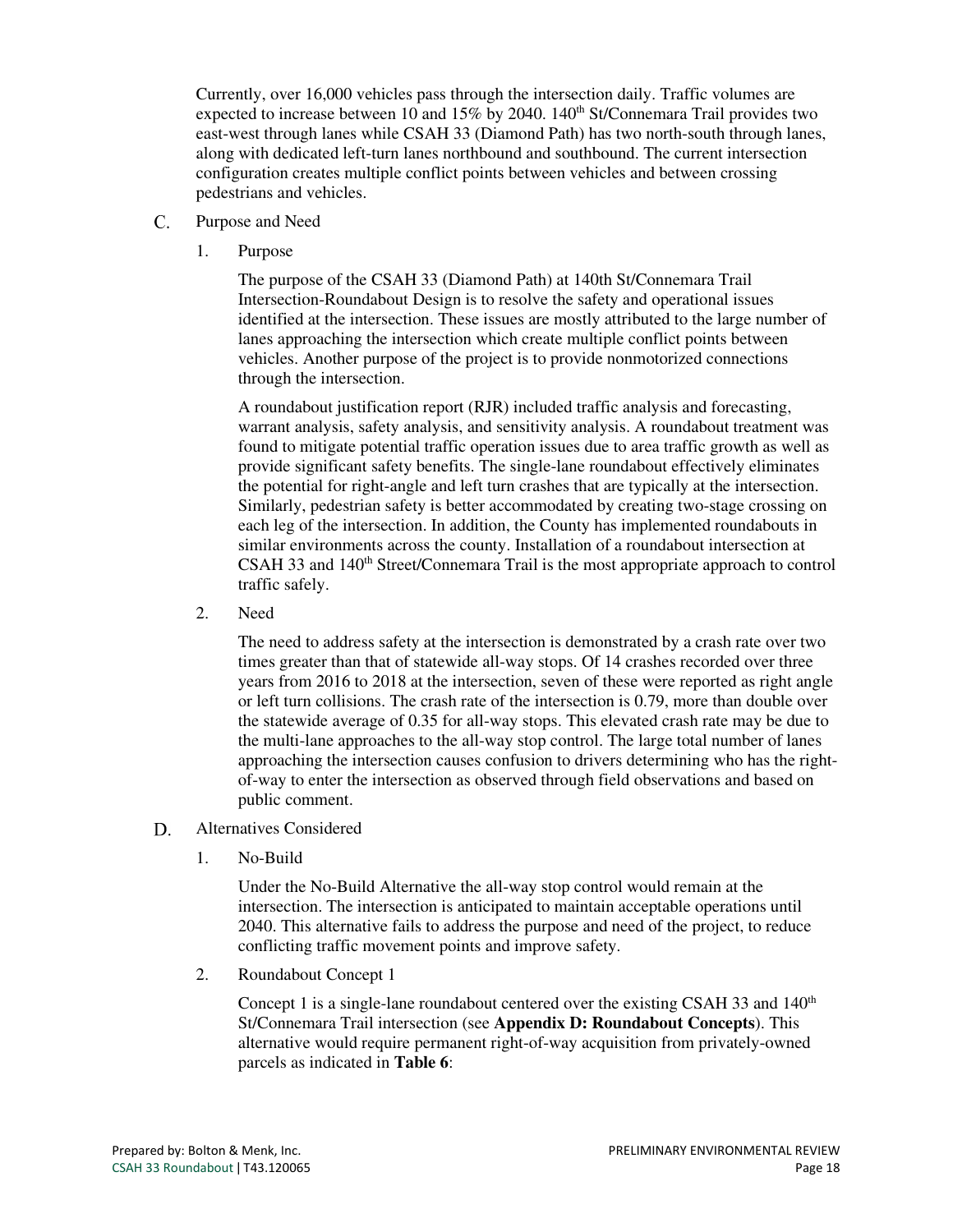| Table 6. Alternative 1 Right-of-Way Acquisition Estimate |                      |              |                      |  |  |  |  |
|----------------------------------------------------------|----------------------|--------------|----------------------|--|--|--|--|
| Parcel                                                   | Acquisition $(sf^*)$ | Parcel       | Acquisition $(sf^*)$ |  |  |  |  |
| 013220001040                                             | 1,467                | 341830101010 | 1,696                |  |  |  |  |
| 013101104040                                             | 1,565                | 341830001010 | 1,554                |  |  |  |  |
| $6,282$ sf total $(0.14 \text{ acres})$                  |                      |              |                      |  |  |  |  |

\*sf = square feet

The single-lane roundabout includes pedestrian crossings and trails that tie into existing trails/sidewalks along 140<sup>th</sup> St/Connemara Trail and south along CSAH 33. This alternative would require approximately 3,000 sf of tree removal. A total of 4,346 sf of additional impervious surface relative to existing conditions would be added under this alternative.

3. Concept 2 (Preferred)

Concept 2/Preferred Alternative is a single-lane roundabout shifted to the northwest at the CSAH 33 and 104<sup>th</sup> St/Connemara Trail intersection (see **Appendix D: Roundabout Concepts**). This alternative would require permanent right-of-way acquisition from privately-owned parcels as indicated in **Table 7.**

| Table 7. Preferred Alternative Right-of-Way Acquisition Estimate |                      |              |                      |  |  |  |  |
|------------------------------------------------------------------|----------------------|--------------|----------------------|--|--|--|--|
| Parcel                                                           | Acquisition $(sf^*)$ | Parcel       | Acquisition $(sf^*)$ |  |  |  |  |
| 013220001040                                                     | 2,275                | 341830101010 | 990                  |  |  |  |  |
| 013101104040                                                     | 1,300                | 341830001010 | 446                  |  |  |  |  |
| $5,011$ sf total $(0.11$ acres)                                  |                      |              |                      |  |  |  |  |

\*sf = square feet

The single-lane roundabout includes pedestrian crossings and trails that tie into existing trails/sidewalks along 140<sup>th</sup> St/Connemara Trail and south along CSAH 33. This alternative would require approximately 3,050 sf of tree removal. A total of 4,715 sf of additional impervious surface relative to existing conditions would be added under this alternative.

 $E_{\perp}$ Anticipated Environmental Document Type

> Since the project is anticipated to use local funding only, and the project appears to not trigger a State Environmental Assessment Worksheet, no environmental compliance documents will be required. Standard permits may be required such as NPDES-SWPPP, construction permit, etc. If the project receives federal funding, environmental compliance documentation may be needed such as a Project Memorandum (PM) through MnDOT's State Aid office.

- F. SEE Categories Preliminary Environmental Analysis
	- 1. Environmental Categories with Possible Impacts
		- a) Right-of-Way

The preferred alternative will require 0.11 acres of right-of-way to be acquired from private residences for the project.

b) Wetland Protection

There are no USFWS mapped wetlands within the immediate project area (see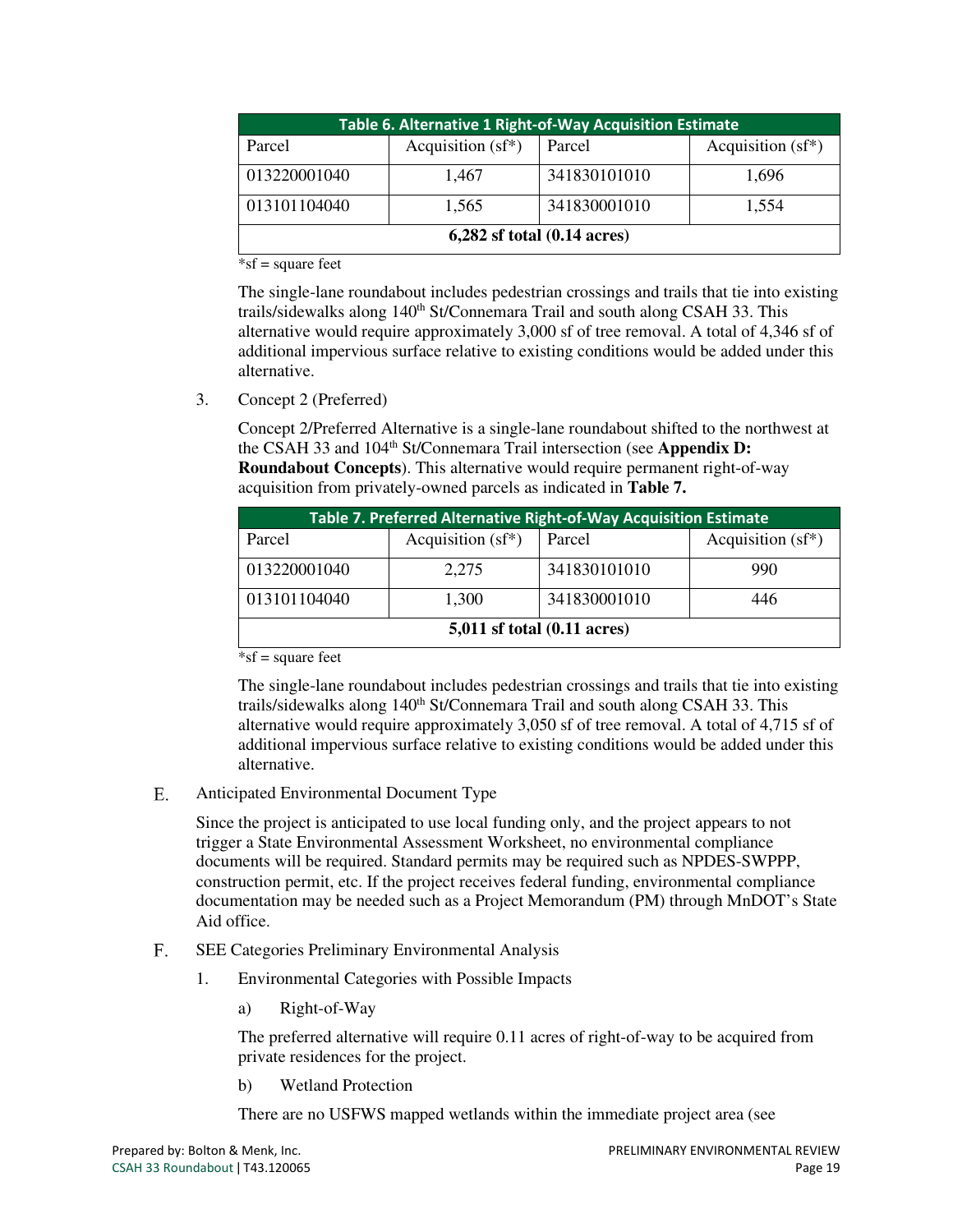**Public/Impaired Waters** figure). A wetland delineation will be required for the project. Wetlands, if present, are likely Wet Ditches (incidental) which may qualify under the MN Local Government Road Wetland Replacement Program (LGRWRP). This permitting path can be taken if a project is a repair, rehabilitation, reconstruction, or replacement of a currently serviceable road to meet state/federal design or safety standards/requirements.

c) Section 404 of CWA

If wetlands are present US Army Corps of Engineers (USACE) coordination will be required for a Section 404 permit, meeting the requirements of the Clean Water Act (CWA).

d) Water Pollution/Minnesota Pollution Control Agency-National Pollutant Discharge Elimination System

While the project involves a minimal increase in imperious surface (0.02 acres under the Preferred Alternative), a National Pollutant Discharge Elimination System (NPDES) permit will likely be required for the project given disturbance of more than one acre.

The nearest MPCA listed impaired water is Farquar Lake (AUID 19-0023-00), located approximately 0.65 miles northwest of the project area (see **Appendix F: Environmental** for Public/Impaired Waters figure). Another impaired water, Long Lake (AUID 19-0022-00), is 0.80 miles northwest of the project area. These are the only two impaired waters within a one-mile radius of the project area. The nearest public waters are Birger Pond (AUID 19-0224-00) and Copper Pond (AUID 19-0453- 00), both approximately 0.5 miles from the project area at the nearest point. Given the distance to these waters, no impacts are anticipated.

e) Environmental Justice

A preliminary screening of the project area using the US Environmental Protection Agency's (EPA) Environmental Justice (EJ) Screening and Mapping Tool (EJScreen) reveals EJ populations may exist within ¼ mile of the project area, given a comparison of the region to state data (see **Appendix F: Environmental**). This tool utilizes 2013- 2017 American Community Survey (ACS) data. There is more recent, 2014-2018, ACS data available by the Metropolitan Council. An in-depth EJ analysis should be completed for the project at the level of the smallest available analytic unit (Block Group) and compared to the City (Apple Valley and Rosemount) and County (Dakota) data. The analysis should also include detour routes if required during project construction.

f) Public and Religious Institutions [No Section 4(f) Use Anticipated]

The public/religious/educational properties near the project include The First Baptist Church & School located south of the intersection. Two schools are also located south of the intersection within one mile: Dakota Valley Learning Center and Diamond Path Elementary School. Based on the project's Feasibility Study and its design conclusions, the roundabout project may be expanded to include the restriping and minor reconstruction of CSAH 33 south to the intersection of 145<sup>th</sup> Street. While design details will determine impacts, no work outside of the current right-of-way should be expected, resulting in no anticipated Section 4(f) use. The impacts of the completed transportation improvements in this area would also be positive in nature, improving safety and mobility for all modes of travel.

- 2. Environmental Categories with No Anticipated Impacts
	- a) Section 4(f) Properties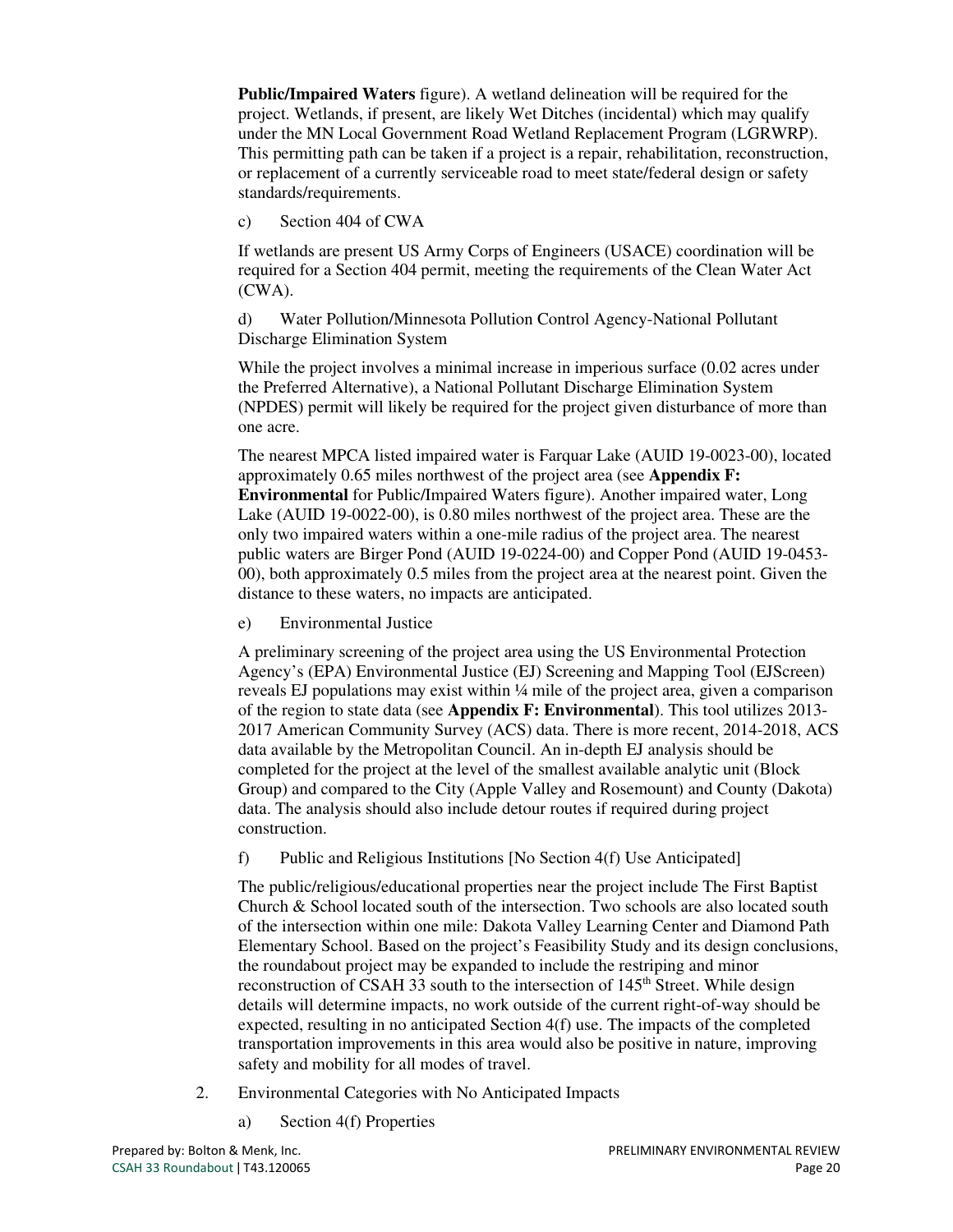There exist numerous parks within 1 mile of the CSAH 33 and 140<sup>th</sup> St/Connemara Trail intersection (see **Parks/Recreational Properties** figure in **Appendix F: Environmental**). Section 4(f) properties within ½ mile include Tintah/Upper Tintah Park, Erickson Park, Connemara Park, Innisfree Park, and Summerfield Park. 4(f) properties within 1 mile of the project include Farquar Park, Carroll's Woods, Diamond Path Park, Delaney Park, and Dellara Park. The nearest property (Upper Tintah Park) is roughly 0.15 miles from the project area. No Section 4(f) involvement or "use" of any such property is anticipated.

b) Section (f)/Land & Water Conservation Fund/Grant Restricted Properties

There are two properties that were funded with Land and Water Conservation Funds (LWCF) or are otherwise grant restricted properties within 1 mile of the intersection: Farquar Park and Carroll's Woods. These properties are colloquially referred to as "Section 6(f)" properties (see **Parks/Recreational Properties** figure in **Appendix F: Environmental**). These are also 4(f) properties, as previously noted. No Section (f)/LWCF/Grant Restricted Properties involvement is anticipated.

c) Section 106

The nearest previously recorded archaeological site is roughly 1.5 miles to the southeast of the project area. Site 21DK0085 (Philip Caron Residence) is a Historic habitation site that was ultimately recommended to be considered not eligible for listing on the National Register of Historic Places (NRHP) following the excavation of formal units (Phase II). The early coordination process with the State Historic Preservation Office (SHPO) will determine the need for an archaeological survey.

d) Endangered Species Act (US Fish & Wildlife Service/Office of Environmental Stewardship)

Minimal tree removal is required for the project. According to the Minnesota Department of Natural Resources (MnDNR) information regarding recorded Long-Eared Bat (NLEB) roost trees and hibernacula in Minnesota, neither of these are present within the township and ranges in which the project occurs  $(T115N)$ .<sup>1</sup> The nearest recorded NLEB hibernacula are associated with the Minnesota River Valley, is approximately nine miles north of the project area.

If, however, habitat is present that is suitable to NLEB, the same requirements of winter tree removals will typically apply. It is possible that other rare features and/or habitats may be present in the project area, such as habitat suitable for the Rusty-Patched Bumblebee. Early coordination with the Office of Environmental Stewardship (OES) and MnDNR will reveal the presence of other rare natural features.

e) Hazardous Materials

The nearest potentially contaminated site listed by the Minnesota Pollution Control Agency (MPCA) on the What's in My Neighborhood (WIMN) data is a leak site associated with Independent School District (ISD) 196 (ID 39290), over 1,300 feet south of the project area (see **Potentially Contaminated Sites** figure in **Appendix F: Environmental**). It is not anticipated that the project will encounter contaminated materials.

f) Farmland

No soil types classified as prime farmland by the Natural Resources Conservation

<sup>1</sup> 2019. Townships Containing Documented Northern Long-Eared Bat (NLEB) Maternity Roost Trees and/or Hibernacula Entrances in Minnesota. MnDNR/USFWS Service. Document dated April 1, 2019. Electronic resource: http://files.dnr.state.mn.us/eco/ereview/minnesota\_nleb\_township\_list\_and\_map.pdf, accessed April 2020.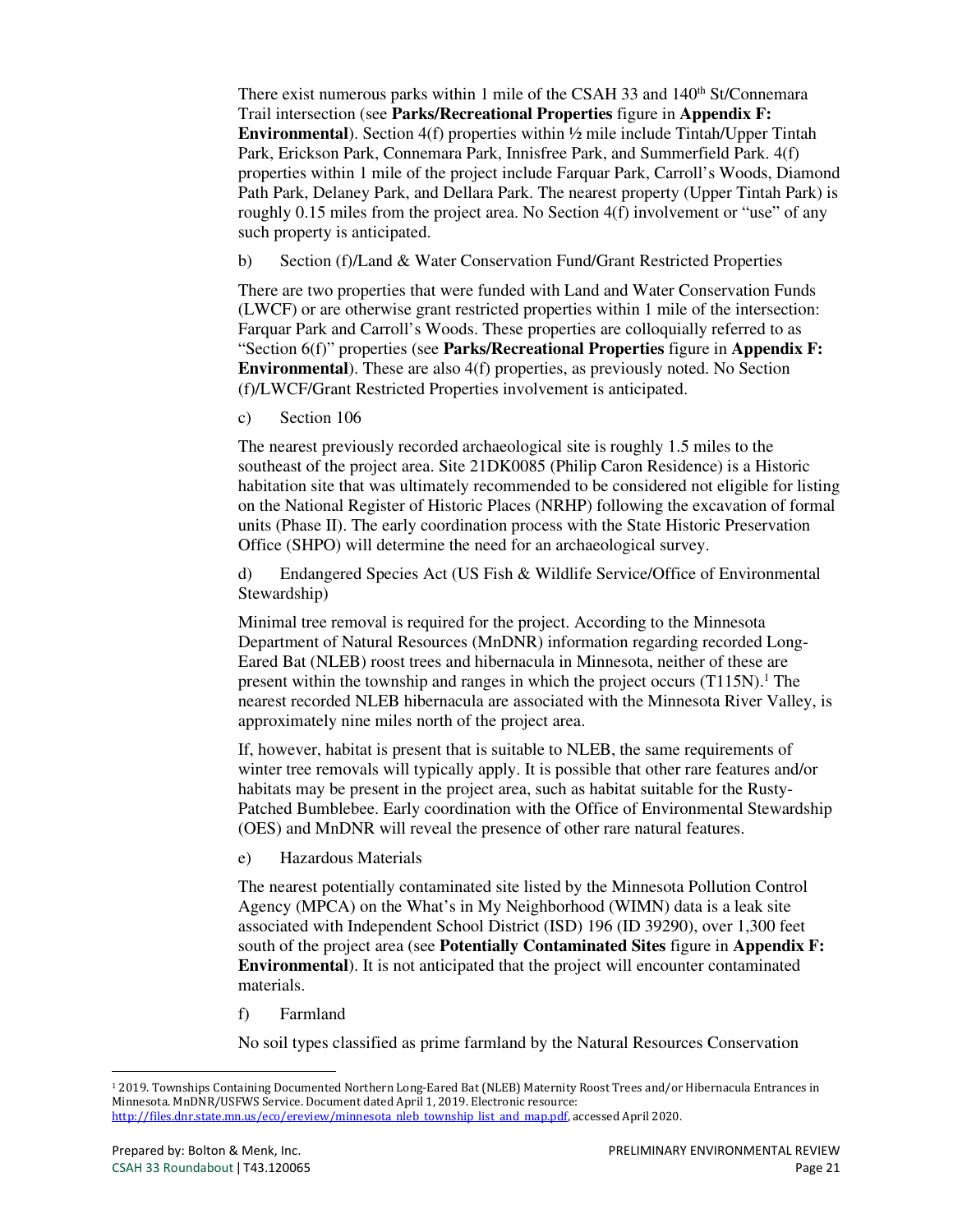Service (NRCS) are within the project footprint. It is not anticipated that the project will involve farmland.

g) Air Quality

The project is not anticipated to significantly impact air quality.

h) Highway Traffic Noise

The project is not a Type 1 project. Procedures for the abatement of highway traffic noise do not apply in accordance with 23 CRF 772.

i) Construction Noise

Night construction activities are not anticipated for the project and no impact is anticipated.

j) Floodplain Management

The project is not within a floodplain based upon Federal Emergency Management Agency (FEMA) data (Zone X); no impacts to floodplains are anticipated as a result of the project.

k) Airport Area Of Influence

The project is not within an airport Area of Influence (AOI); no impacts are anticipated.

l) Railroad

The project is not near/parallel to any railroads; no impacts are anticipated.

G. Summary

> This preliminary environmental screening provides information about potential environmental impacts given the preferred alternative of a single-lane roundabout at the intersection of CSAH 33 and 140<sup>th</sup> Street/Connemara Trail. The anticipated document type will be a Project Memorandum. A table of anticipated permits/approvals required for the project are listed in **Table 8** below.

| <b>Table 8. Permits and Approvals Anticipated</b>     |                                                                                                      |                                                               |  |  |  |  |
|-------------------------------------------------------|------------------------------------------------------------------------------------------------------|---------------------------------------------------------------|--|--|--|--|
| <b>Unit of Government</b>                             | <b>Type of Application</b>                                                                           | <b>Comment</b>                                                |  |  |  |  |
| Federal                                               |                                                                                                      |                                                               |  |  |  |  |
| U.S. Army Corps of                                    | Section 404 Permit                                                                                   | Based upon wetland<br>delineation                             |  |  |  |  |
| Engineers                                             | <b>Wetland Application</b>                                                                           | Based upon wetland<br>delineation                             |  |  |  |  |
| <b>State</b>                                          |                                                                                                      |                                                               |  |  |  |  |
| Minnesota Pollution Control<br>Agency (MPCA)          | National Pollutant Discharge<br>Elimination System (NPDES)<br><b>Construction Storm Water Permit</b> | Disturbance of more<br>than 1 acre requires a<br>NPDES permit |  |  |  |  |
|                                                       | Section 401 Certification                                                                            | Based upon wetland<br>delineation (not likely)                |  |  |  |  |
| Minnesota Board of Water<br>and Soil Resources (BWSR) | Minnesota Wetland Conservation<br>Act (WCA) Notification and<br>Permitting                           | Based upon wetland<br>delineation                             |  |  |  |  |
| Regional/Local                                        |                                                                                                      |                                                               |  |  |  |  |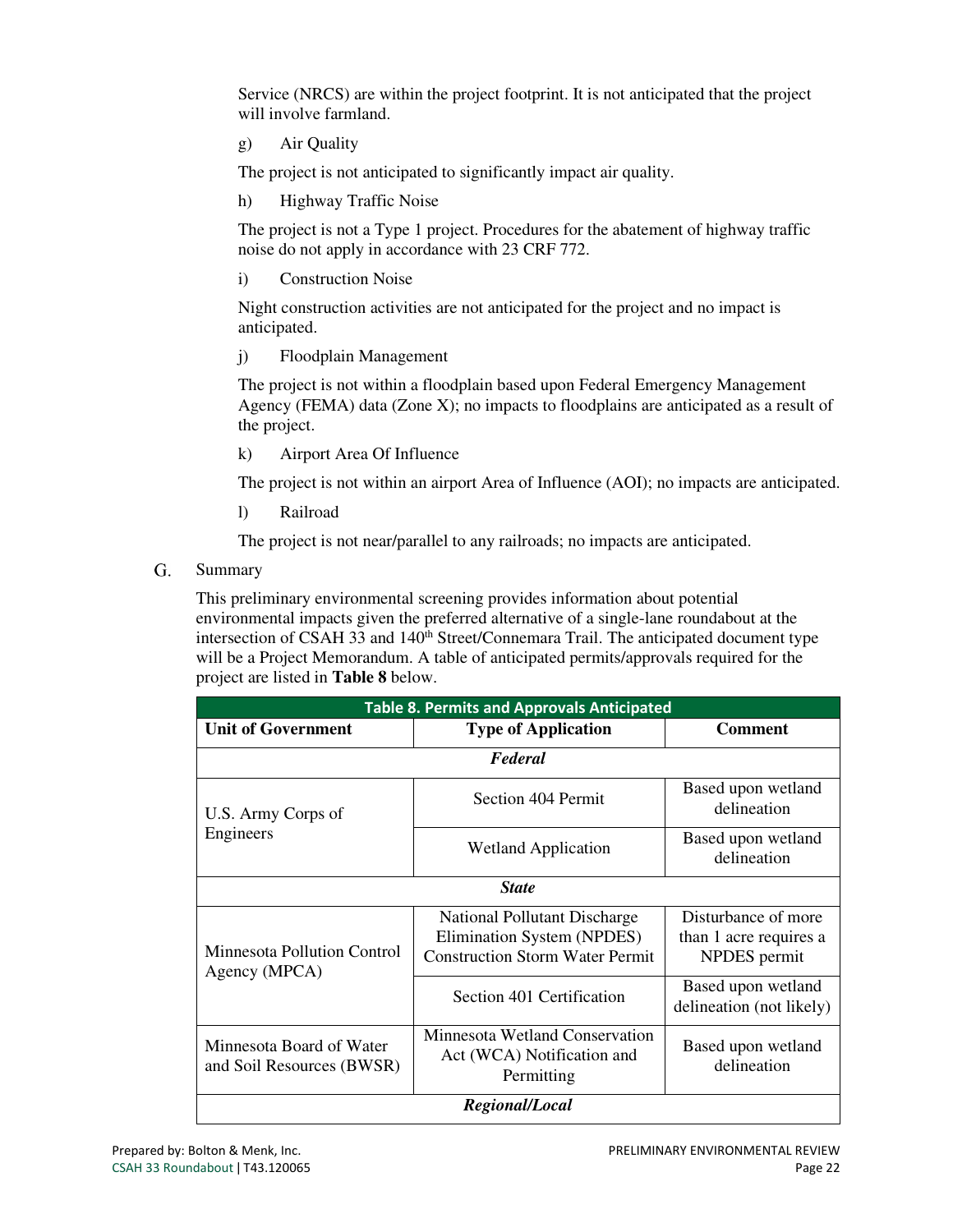| Dakota County                            | Permit for Work in Public ROW | Likely required |
|------------------------------------------|-------------------------------|-----------------|
| Cities of Apple Valley $\&$<br>Rosemount | <b>Utility Relocation</b>     | Not likely      |

### X. UTILITIES

Surveyed utilities in the project area are shown in the concepts and also identified in figure in **Appendix G: Identified Utilities**. The facility operators within the vicinity as identified through the project survey are summarized in **Table 9**.

| <b>Table 9. Utility Contacts</b>   |                     |                                          |  |  |
|------------------------------------|---------------------|------------------------------------------|--|--|
| Name                               | <b>Phone Number</b> | Contact and email address                |  |  |
| City of Apple Valley               | 952-953-2441        | Tim Biberdorf                            |  |  |
|                                    |                     | tbiberdorf@ci.apple-valley.mn.us         |  |  |
| City of Rosemount                  | 651-322-2022        | <b>Brian Erickson</b>                    |  |  |
|                                    |                     | brian.erickson@ci.rosemount.mn.us        |  |  |
| Dakota Electric                    | 651-463-6268        | Sue Aadalen                              |  |  |
|                                    |                     | SAadalen@dakotaelectric.com              |  |  |
| Gigabit Minnesota                  | 763-222-1099        | No response                              |  |  |
| <b>Frontier Communications</b>     | 800-778-9140        | No response                              |  |  |
| Independent School District 196    | 320-963-2400        | No response                              |  |  |
| Flint Hills Resources, LC          | 800-688-7594        | <b>Ryan Nilson</b>                       |  |  |
|                                    |                     | Ryan.Nilson@fhr.com                      |  |  |
| Minnesota Energy Resources         | 800-778-9140        | Alan Braith                              |  |  |
|                                    |                     | alan.braith@minnesotaenergyresources.com |  |  |
| <b>Center Point Energy</b>         | 763-559-5185        | Cathy Frautschi                          |  |  |
|                                    |                     | Cathy.Frautschi@centerpointenergy.com    |  |  |
| <b>Charter Communications</b>      | 800-778-9140        | <b>Charles Snyder</b>                    |  |  |
|                                    |                     | Charles.Snyder@charter.com               |  |  |
| <b>Magellan Midstream Partners</b> | 918-574-7098        | <b>Adrian Reents</b>                     |  |  |
|                                    |                     | Adrian.Reents@magellanlp.com             |  |  |
| <b>Xcel Energy</b>                 | 651-229-2552        | No response                              |  |  |
| Velocity Telephone                 |                     | <b>Barb</b>                              |  |  |
|                                    |                     | privloc@yahoo.com                        |  |  |

Anticipated utility issues or concerns:

- Service and control cabinets on SW corner will need to be relocated
- Force Main on  $140<sup>th</sup>$  Street to North Diamond Path City of Apple Valley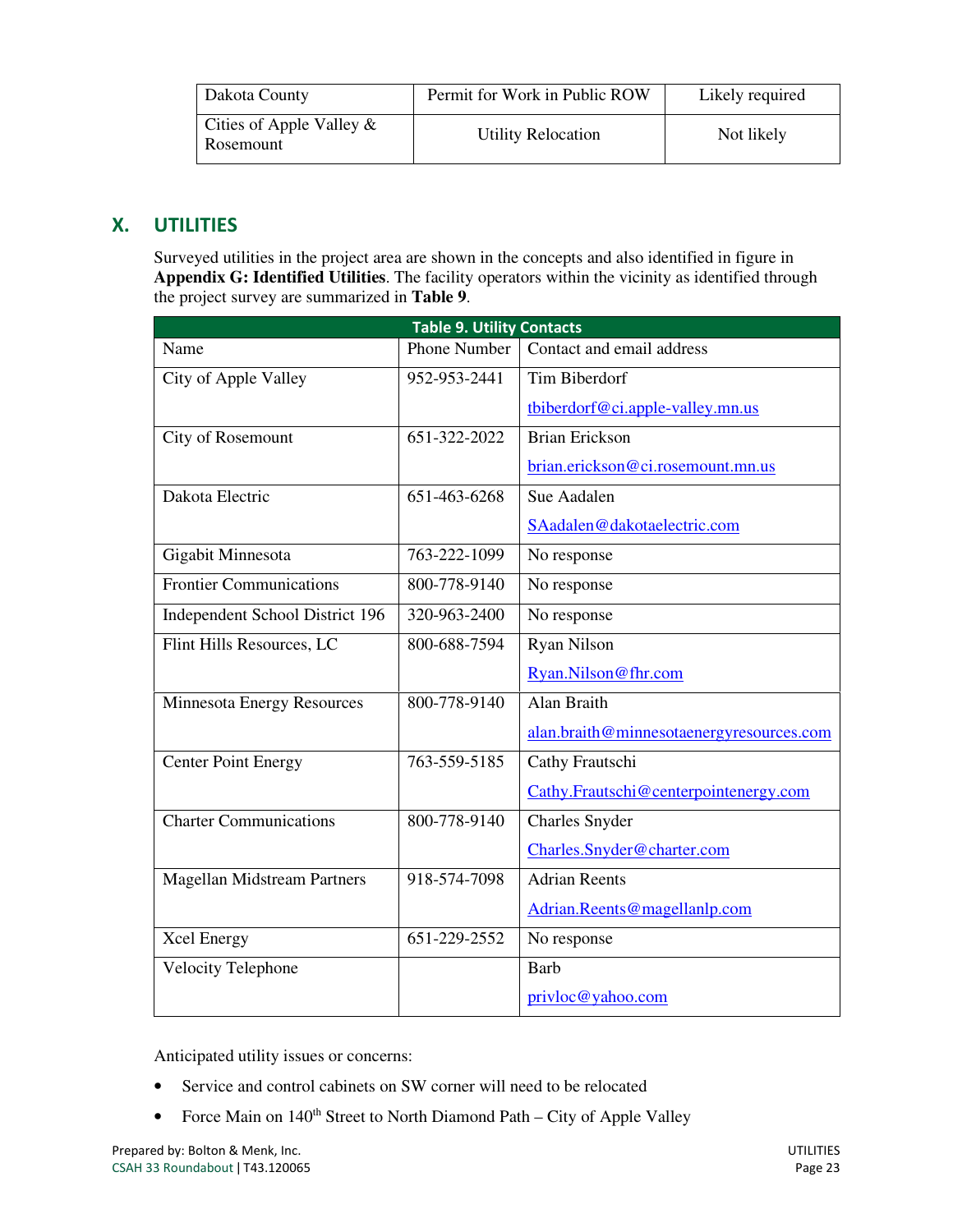• Fiber Optic connections on SE corner may need to be relocated

#### XI. MINNESOTA VALLEY TRANSIT AUTHORITY

The Minnesota Valley Transit Authority (MVTA) has two transit lines that start and end at the intersection. These include routes 476 and 478. Current stops are at the intersection on the south side. The preferred concept includes bus pullouts/use of shoulder south of the roundabout as shown in the Preferred Concept in **Appendix D: Roundabout Concepts.** 

The bus stops should accommodate at 45 ft bus. Other bus stop locations provided by MVTA include approximately 110 ft between the start of any taper and the front bus door stop location. Continued coordination with MVTA will be necessary during preliminary and final design.

Contacts:

Aaron Bartling, Planning Manager, abartling@mvta.com

#### XII. POTENTIAL DESIGN NEEDS

As the concept was developed there are some design needs or changes that may be of consideration:

- Retaining wall on NW corner: retaining wall is for the current hill, preferred design is to keep this retaining wall to no higher than four (4) feet exposed (plus 2 ft below grade). The boulevard can be reduced, and the trail moved closer to the roundabout.
- Sidewalk/trail configuration on NE corner: as designated in the design concepts, the pedestrian facility on the north side of Connemara Trail, east of Diamond Path can be either sidewalk or trail. The trail would provide an opportunity for bicyclists to exit off the roadway shoulder prior to the roundabout, consistent with the other intersection legs with bicycle ramps.
- Bus stop length and taper design: current design shows a paved bus stop of 40-50 ft in length. Based on most recent information, the bus length is 45 ft. Taper access into and out of the bus stop location may also need to be revised.
- Median between Diamond Path and Delta Avenue/Delta Place: Median may need to be cut back from the Delta intersection and be surmountable to allow for longer vehicles or vehicles with trailers to comfortably make the turn onto Connemara Trail toward Diamond Path.
- Neighborhood Monuments and Fencing: The neighborhood association paid for and maintains the monuments in the NE and SE corners, and the white fencing along Connemara Trail. The neighborhood would like to keep the metal neighborhood signs placed on the monuments and reinstall them at the corners. The fencing was recently replaced and the neighborhood would like to keep them on Connemara Trail.
- School Assessment Study: Dakota County is currently in the process of completing a School Assessment Study for all schools adjacent to county and state highways within Dakota County. The assessment will focus on pedestrian safety. Recommendations for this area should be considered for incorporation into this roundabout project.